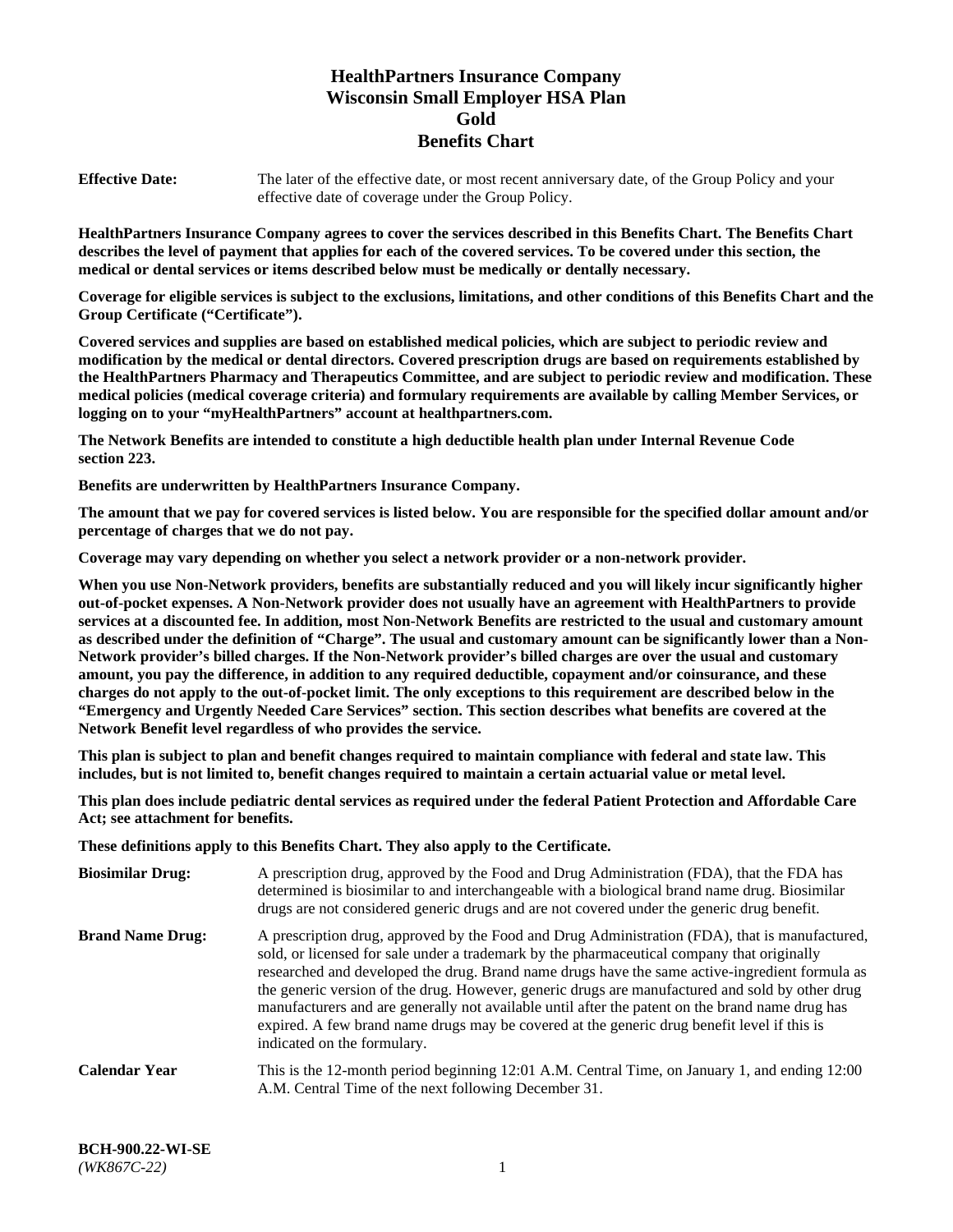| <b>Charge:</b> | For covered services delivered by a network provider, this is the provider's discounted fee for a<br>given medical/surgical service, procedure or item.                                                                                                                                                                                                                                                                                                                                                                                                                                                                                                                                                                 |
|----------------|-------------------------------------------------------------------------------------------------------------------------------------------------------------------------------------------------------------------------------------------------------------------------------------------------------------------------------------------------------------------------------------------------------------------------------------------------------------------------------------------------------------------------------------------------------------------------------------------------------------------------------------------------------------------------------------------------------------------------|
|                | For covered services delivered by non-network providers, a contracted rate may apply if such<br>arrangement is available to HealthPartners.                                                                                                                                                                                                                                                                                                                                                                                                                                                                                                                                                                             |
|                | For the usual and customary charge for covered services delivered by non-network providers, our<br>payment is calculated using one of the following options, depending on availability: 1) a<br>percentage of the Medicare fee schedule; 2) a comparable schedule if the service is not on the<br>Medicare fee schedule; or 3) a commercially reasonable rate for such service if a fee schedule is<br>not available.                                                                                                                                                                                                                                                                                                   |
|                | The usual and customary charge is the maximum amount allowed that we consider in the<br>calculation of the payment of charges incurred for certain covered services. You must pay for any<br>charges above the usual and customary charge, and they do not apply to the out-of-pocket limit.                                                                                                                                                                                                                                                                                                                                                                                                                            |
|                | A charge is incurred for covered ambulatory medical and surgical services, on the date the service<br>or item is provided. A charge is incurred for covered inpatient services, on the date of admission to<br>a hospital. To be covered, a charge must be incurred on or after your effective date and on or<br>before the termination date.                                                                                                                                                                                                                                                                                                                                                                           |
|                | Copayment/Coinsurance: The specified dollar amount, or percentage, of charges incurred for covered services, which we do<br>not pay, but which you must pay, each time you receive certain medical services, procedures or<br>items. Our payment for those covered services or items begins after the copayment or coinsurance<br>is satisfied. Covered services or items requiring a copayment or coinsurance are specified in this<br>Benefits Chart.                                                                                                                                                                                                                                                                 |
|                | For services provided by a network provider:<br>An amount which is listed as a flat dollar copayment is applied to a network provider's discounted<br>charge for a given service. However, if the network provider's discounted charge for a service or<br>item is less than the flat dollar copayment, you will pay the network provider's discounted charge.<br>An amount which is listed as a percentage of charges or coinsurance is based on the network<br>provider's discounted charges, calculated at the time the claim is processed, which may include an<br>agreed upon fee schedule rate for case rate or withhold arrangements.                                                                            |
|                | For services provided by a non-network provider:<br>Any copayment or coinsurance is applied to the lesser of the provider's charges or the usual and<br>customary charge for a service.                                                                                                                                                                                                                                                                                                                                                                                                                                                                                                                                 |
|                | A copayment or coinsurance is due at the time a service is provided, or when billed by the<br>provider. The copayment or coinsurance applicable for a scheduled visit with a HealthPartners<br>network provider will be collected for each visit, late cancellation and failed appointment.                                                                                                                                                                                                                                                                                                                                                                                                                             |
| Deductible:    | The specified dollar amount of charges incurred for covered services, which we do not pay, but an<br>enrollee or a family has to pay first in a calendar year. Our payment for those services or items<br>begins after the deductible is satisfied. For network providers, the amount of the charges that apply<br>to the deductible are based on the network provider's discounted charges, calculated at the time<br>the claim is processed, which may include an agreed upon fee schedule rate for case rate or<br>withhold arrangements. For non-network providers, the amount of charges that apply to the<br>deductible are the lesser of the provider's charges or the usual and customary charge for a service. |
|                | Any amounts paid or reimbursed by a third party, including but not limited to: point of service<br>rebates, manufacturer coupons, manufacturer debits cards or other forms of direct reimbursement<br>to an Insured for a product or service, will not apply toward your deductible, to the extent<br>permitted under state and federal law.                                                                                                                                                                                                                                                                                                                                                                            |
|                | Your plan has an embedded deductible. This means once an Insured meets the individual<br>deductible, the plan begins paying benefits for that person. If two or more members of the family<br>meet the family deductible, the plan begins paying benefits for all members of the family,<br>regardless of whether each Insured has met the individual deductible. However, an Insured may<br>not contribute more than the individual deductible toward the family deductible.                                                                                                                                                                                                                                           |
|                | All services are subject to the deductible unless otherwise indicated below in this Benefits Chart.                                                                                                                                                                                                                                                                                                                                                                                                                                                                                                                                                                                                                     |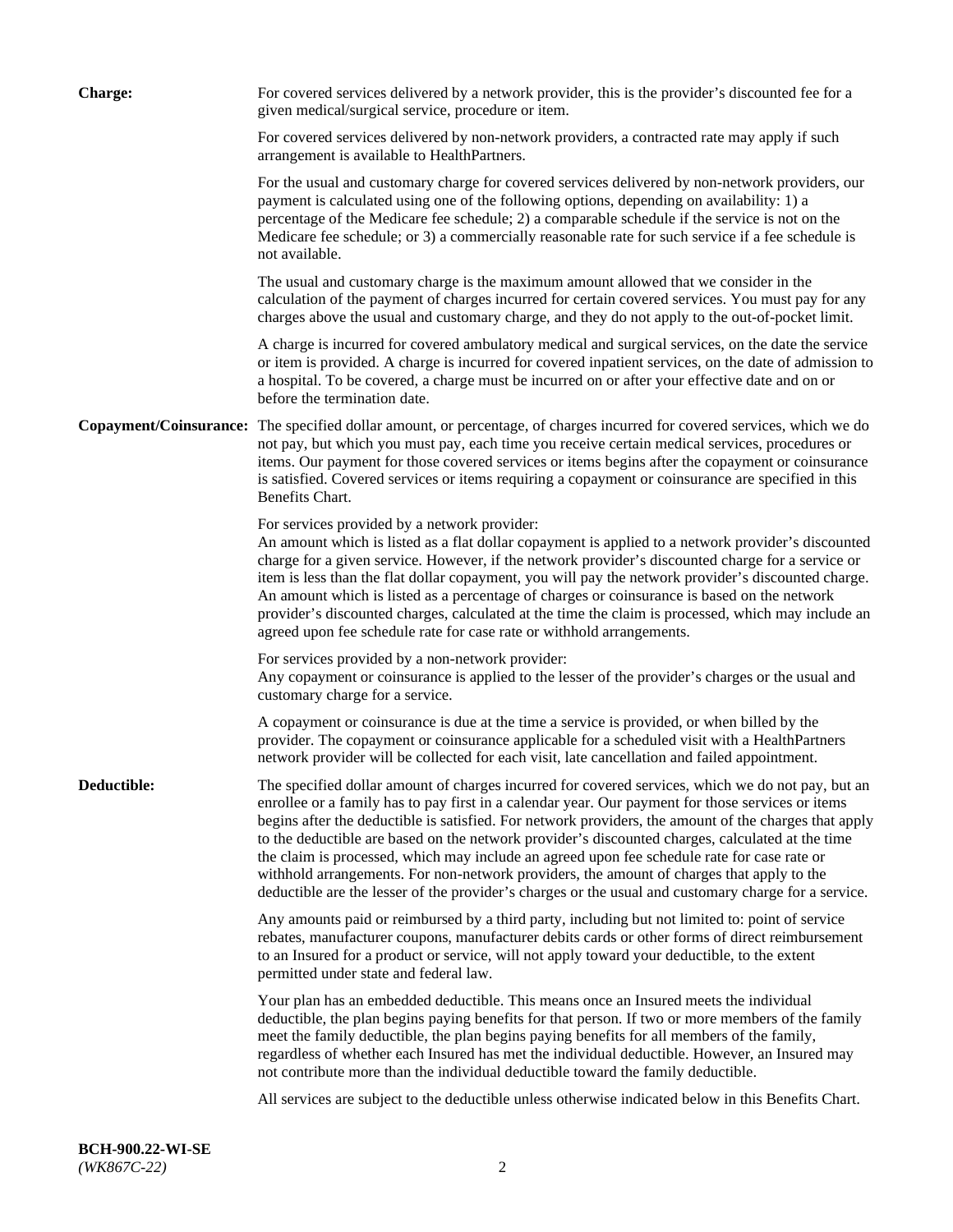| Formulary:                                 | This is a current list, which may be revised from time to time, of prescription drugs, medications,<br>equipment and supplies covered by us as indicated in this Benefits Chart which are covered at the<br>highest benefit level. Some drugs on the formulary may require prior authorization to be covered<br>as formulary drugs. The formulary, and information on drugs that require prior authorization, are<br>available by calling Member Services, or logging on to your "myHealthPartners" account at<br>healthpartners.com. |
|--------------------------------------------|---------------------------------------------------------------------------------------------------------------------------------------------------------------------------------------------------------------------------------------------------------------------------------------------------------------------------------------------------------------------------------------------------------------------------------------------------------------------------------------------------------------------------------------|
| <b>Generic Drug:</b>                       | A prescription drug, approved by the Food and Drug Administration (FDA), that the FDA has<br>determined is comparable to a brand name drug product in dosage form, strength, route of<br>administration, quality, intended use and documented bioequivalence. Generally, generic drugs<br>cost less than brand name drugs. Some brand name drugs may be covered at the generic drug<br>benefit level if this is indicated on the formulary.                                                                                           |
| <b>Lifetime Maximum</b><br><b>Benefit:</b> | The specified coverage limit actually paid by us for services and/or charges incurred by you for any<br>given procedure or diagnosis. Payment of benefits under this Benefits Chart ceases when that lifetime<br>maximum benefit is reached. You have to pay for any subsequent charges.                                                                                                                                                                                                                                              |
| <b>Non-Formulary Drug:</b>                 | This is a prescription drug, approved by the Food and Drug Administration (FDA), that is not on<br>the formulary, is medically necessary and is not investigative or experimental or otherwise<br>excluded under the Certificate.                                                                                                                                                                                                                                                                                                     |
| <b>Out-of-Pocket Expenses:</b>             | You pay the specified copayments/coinsurance and deductibles applicable for particular services,<br>subject to the out-of-pocket limit described below. These amounts are in addition to the monthly<br>premium payments.                                                                                                                                                                                                                                                                                                             |
| <b>Out-of-Pocket Limit:</b>                | You pay the copayments/coinsurance and deductibles for covered services, to the individual or<br>family out-of-pocket limit. Thereafter we cover 100% of the charges incurred for all other covered<br>services, for the rest of the calendar year. You pay amounts greater than the out-of-pocket limit if<br>you exceed any lifetime maximum benefit or any visit or day limits.                                                                                                                                                    |
|                                            | Non-Network Benefits above the usual and customary charge (see definition of charge above) do<br>not apply to the out-of-pocket limit.                                                                                                                                                                                                                                                                                                                                                                                                |
|                                            | Non-Network Benefits for transplant surgery do not apply to the out-of-pocket limit.                                                                                                                                                                                                                                                                                                                                                                                                                                                  |
|                                            | Any amounts paid or reimbursed by a third party, including but not limited to: point of service<br>rebates, manufacturer coupons, manufacturer debit cards or other forms of direct reimbursement to<br>an Insured for a product or service, will not apply as an out-of-pocket expense, to the extent<br>permitted under state and federal law.                                                                                                                                                                                      |
|                                            | You are responsible to keep track of the out-of-pocket expenses. Contact Member Services for<br>assistance in determining the amount paid by the enrollee for specific eligible services received.<br>Claims for reimbursement under the out-of-pocket limit provisions are subject to the same time<br>limits and provisions described under the "Claims Provisions" section of the Certificate.                                                                                                                                     |
| <b>Preventive Drug List:</b>               | This is a current list, which may be revised from time to time, of certain formulary preventive<br>prescription drugs and certain diabetic supplies, covered under the Plan as indicated in this<br>Benefits Chart. The Preventive Drug List is available by logging on to your "myHealthPartners"<br>account at healthpartners.com or by calling Member Services.                                                                                                                                                                    |
| <b>Specialty Drug List:</b>                | This is a current list, which may be revised from time to time, of prescription drugs, medications,<br>equipment and supplies, which are typically bio-pharmaceuticals. The purpose of a specialty drug<br>list is to facilitate enhanced monitoring of complex therapies used to treat specific conditions.<br>Specialty drugs are covered by us as indicated in this Benefits Chart. The specialty drug list is<br>available by calling Member Services, or logging on to your "myHealthPartners" account at<br>healthpartners.com. |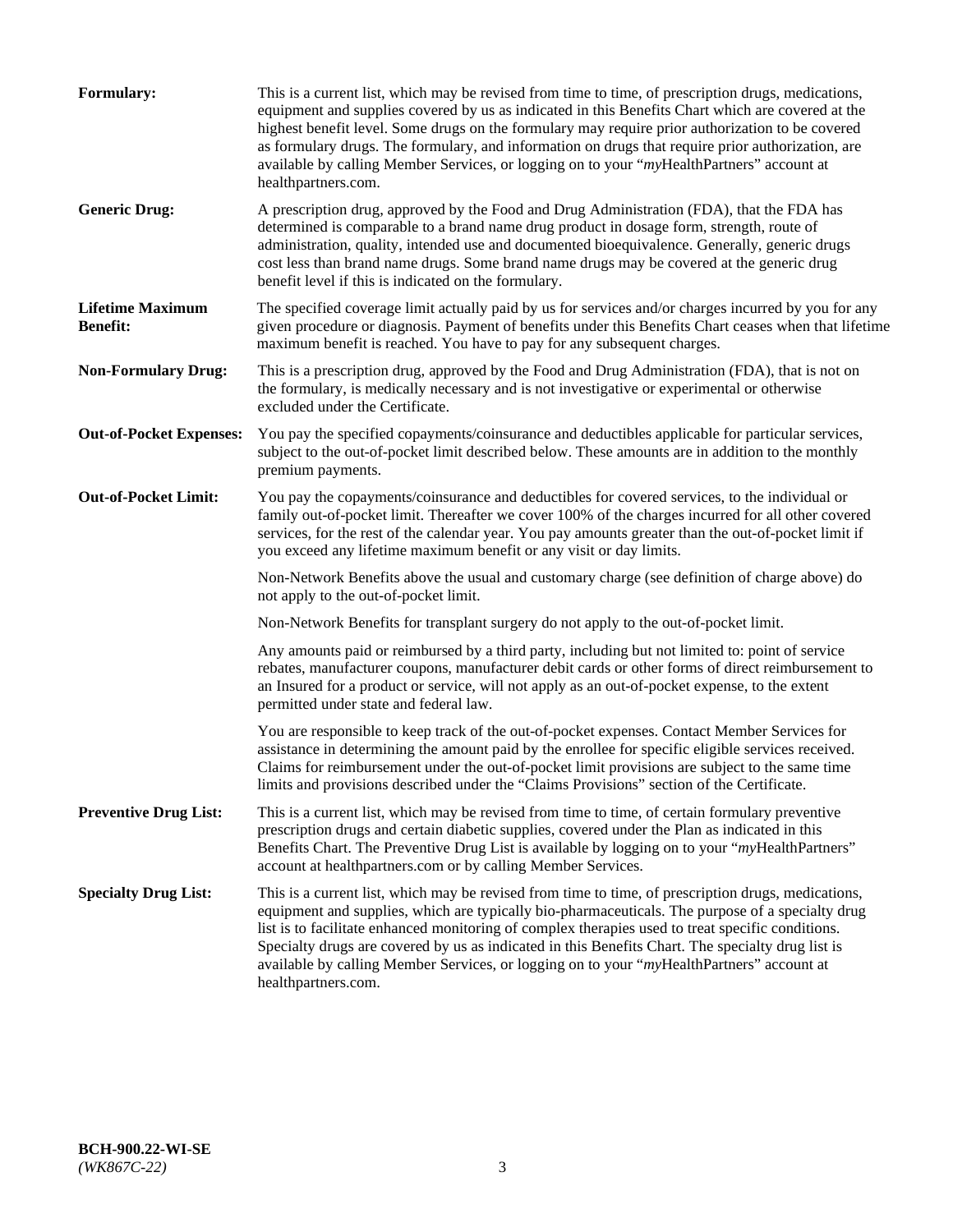#### **DEDUCTIBLES AND OUT-OF-POCKET LIMITS**

#### **Individual calendar year deductible**

| <b>Network Benefits</b> | <b>Non-Network Benefits</b> |
|-------------------------|-----------------------------|
| \$3,000                 | \$10,000                    |

#### **Family calendar year deductible**

| <b>Network Benefits</b> | <b>Non-Network Benefits</b> |
|-------------------------|-----------------------------|
| \$6,000                 | \$20,000                    |

Separate deductibles must be satisfied under the Network Benefits and Non-Network Benefits.

Your plan has an embedded deductible. This means once an Insured meets the individual deductible, the plan begins paying benefits for that person. If two or more members of the family meet the family deductible, the plan begins paying benefits for all members of the family, regardless of whether each Insured has met the individual deductible. However, an Insured may not contribute more than the individual deductible toward the family deductible.

Any amounts paid or reimbursed by a third party, including but not limited to: point of service rebates, manufacturer coupons, manufacturer debits cards or other forms of direct reimbursement to an Insured for a product or service, will not apply toward your deductible, to the extent permitted under state and federal law.

#### **Individual calendar year out-of-pocket limit**

| Network Benefits | Non-Network Benefits |
|------------------|----------------------|
| \$3,300          | \$30,000             |

#### **Family calendar year out-of-pocket limit**

| <b>Network Benefits</b> | <b>Non-Network Benefits</b> |
|-------------------------|-----------------------------|
| \$6,600                 | \$60,000                    |

Separate Out-of-Pocket Limits must be satisfied under Network Benefits and Non-Network Benefits.

Non-Network Benefits above the usual and customary charge will not apply to the individual or family Out-of-Pocket Limit.

Non-Network Benefits for transplant surgery do not apply to the Out-of-Pocket Limit.

Any amounts paid or reimbursed by a third party, including but not limited to: point of service rebates, manufacturer coupons, manufacturer debit cards or other forms of direct reimbursement to an Insured for a product or service, will not apply as an out-of-pocket expense, to the extent permitted under state and federal law.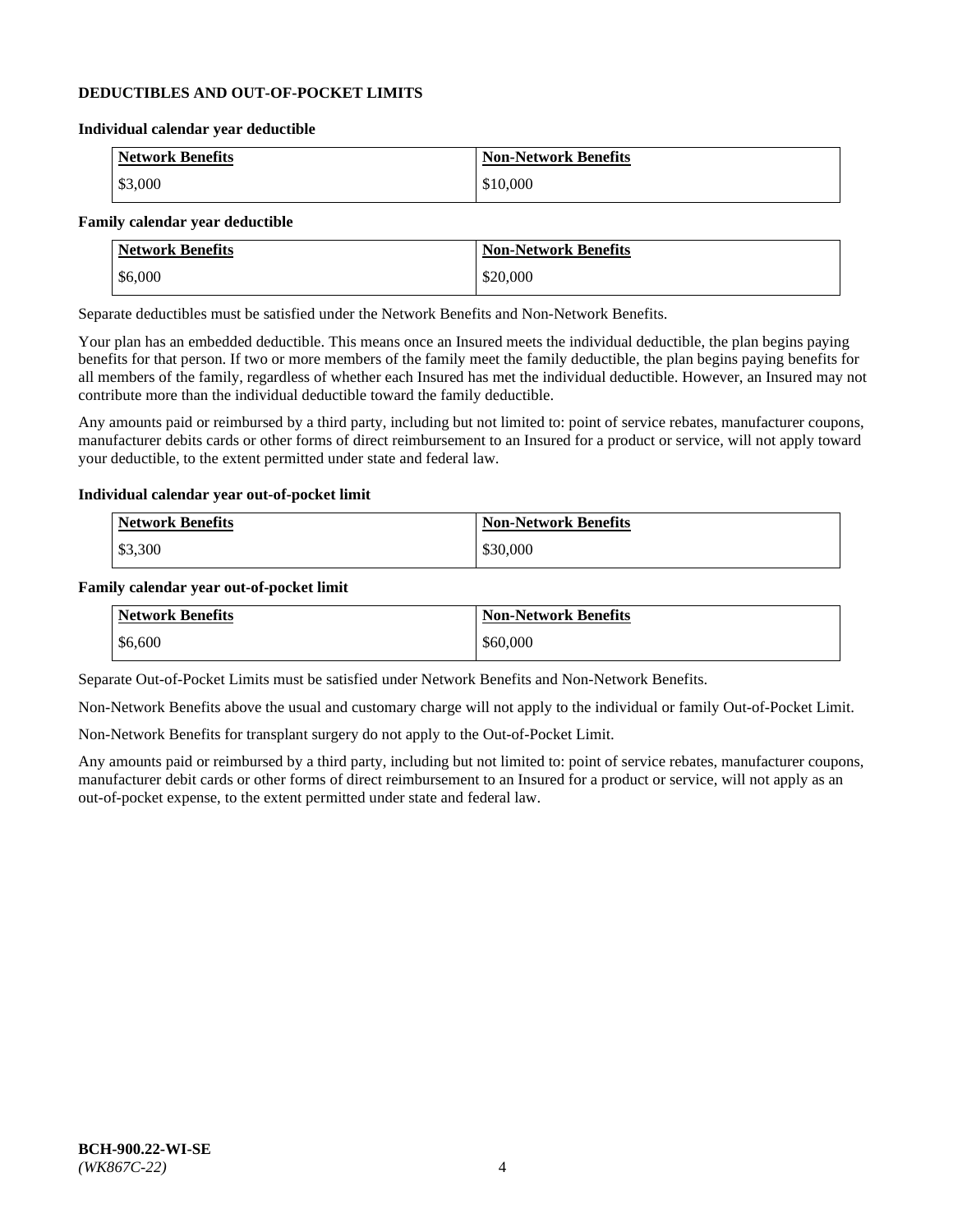# **AMBULANCE AND MEDICAL TRANSPORTATION**

## **Covered Services:**

We cover ambulance and medical transportation for medical emergencies.

We also cover medically necessary, non-emergency transportation if it meets our medical coverage criteria. Covered services and supplies are based on established medical policies, which are subject to periodic review and modification by the medical directors. These medical policies (medical coverage criteria) and applicable prior authorization requirements are available by calling Member Services, or logging on to your "*my*HealthPartners" account a[t healthpartners.com.](https://www.healthpartners.com/hp/index.html)

| Network Benefits              | <b>Non-Network Benefits</b> |
|-------------------------------|-----------------------------|
| 100% of the charges incurred. | See Network Benefits.       |

#### **Not Covered:**

See "Services Not Covered" in the Certificate.

# **AUTISM SERVICES**

# **Covered Services:**

We cover prior authorized evidence-based intensive-level and nonintensive-level treatment of autism spectrum disorders (autism disorder, Asperger's syndrome or pervasive development disorder not otherwise specified).

Covered services are based on established medical policies, which are subject to periodic review and modification by the medical directors. These medical policies (medical coverage criteria) are available by calling Member Services, or logging on to your "*my*HealthPartners" account at [healthpartners.com.](https://www.healthpartners.com/hp/index.html)

Your network provider will coordinate the prior authorization process for any autism treatment services. You may call Member Services at 952-883-5000 or toll-free at 800-883-2177 if you have any questions or concerns regarding the authorization process.

Please call Member Services at 952-883-5000 or toll-free at 800-883-2177 to request authorization for autism treatment services from a non-network provider.

**Intensive-level services** for children diagnosed with autism spectrum disorders. Intensive-level services must begin on or after 2 years of age and end before 9 years of age. Intensive-level services, on average, are services provided for more than 20 hours of treatment per week. (The average number of hours a week is calculated over a six-month period.)

| Network Benefits                         | <b>Non-Network Benefits</b>              |
|------------------------------------------|------------------------------------------|
| 100% of the charges incurred.            | 50% of the charges incurred.             |
| Limited to 240 visits per calendar year. | Limited to 240 visits per calendar year. |

The maximum number of visits is combined for Network Benefits and Non-Network Benefits. Visit limits are based on the minimum coverage amounts available at the time of publication. Additional visits may be available if required due to revised minimum coverage amounts being issued by the Office of the Commissioner of Insurance. See our medical coverage criteria for current visit limits.

#### **Intensive-level services lifetime maximum benefit**

| Network Benefits                                                     | <b>Non-Network Benefits</b>                                          |
|----------------------------------------------------------------------|----------------------------------------------------------------------|
| 4 years of cumulative services under this plan or any<br>other plan. | 4 years of cumulative services under this plan or any<br>other plan. |

The Lifetime Maximum Benefit is combined for Network Benefits and Non-Network Benefits.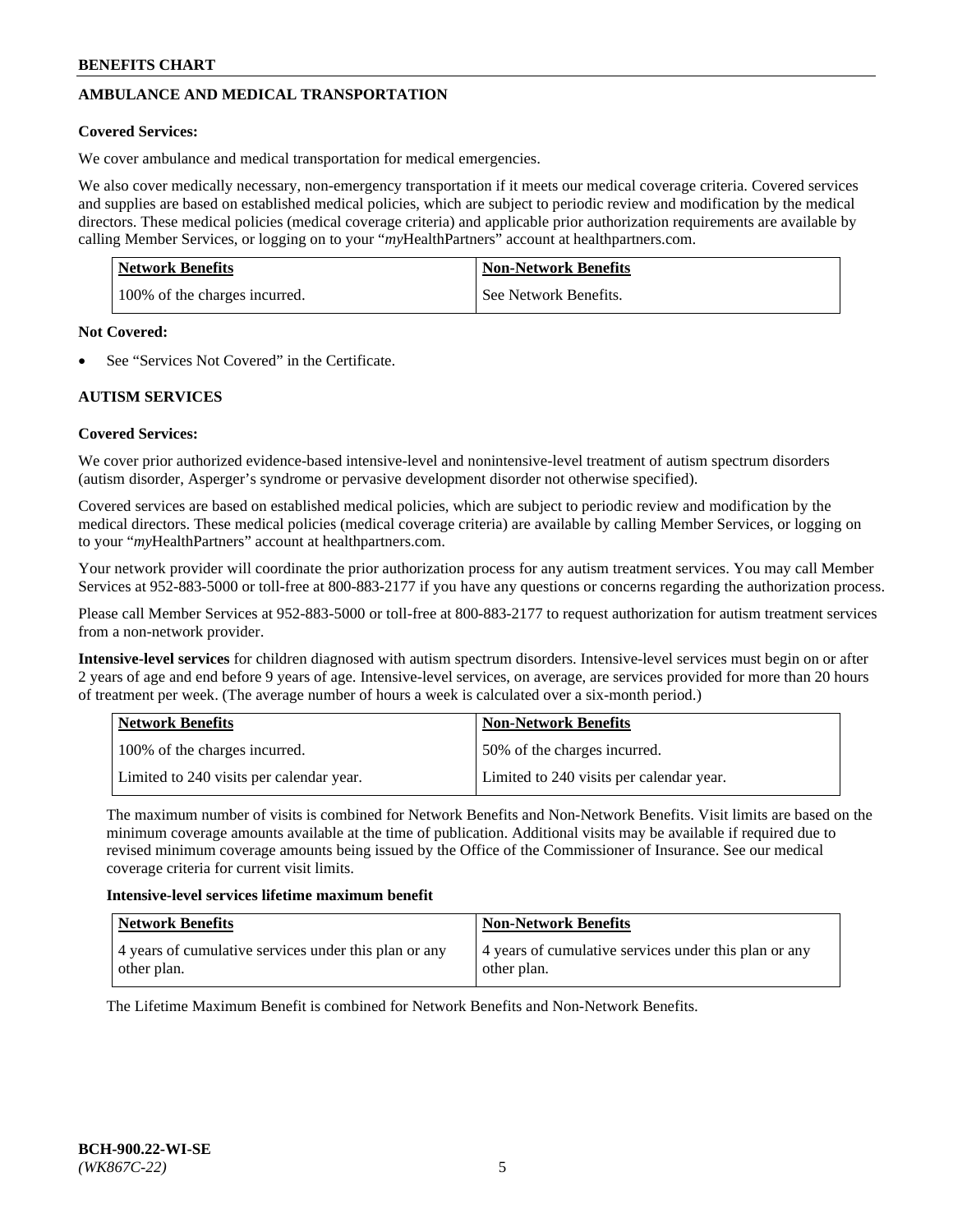**Nonintensive-level services** for Insureds diagnosed with autism spectrum disorders

| Network Benefits                         | <b>Non-Network Benefits</b>              |
|------------------------------------------|------------------------------------------|
| 100% of the charges incurred.            | 50% of the charges incurred.             |
| Limited to 120 visits per calendar year. | Limited to 120 visits per calendar year. |

The maximum number of visits is combined for Network Benefits and Non-Network Benefits. Visit limits are based on the minimum coverage amounts available at the time of publication. Additional visits may be available if required due to revised minimum coverage amounts being issued by the Office of the Commissioner of Insurance. See our medical coverage criteria for current visit limits.

# **Not Covered:**

See "Services Not Covered" in the Certificate.

# **BEHAVIORAL HEALTH SERVICES**

# **Covered Services:**

Covered services are based on established medical policies, which are subject to periodic review and modification by the medical directors. These medical policies (medical coverage criteria) are available by calling Member Services, or logging on to your "*my*HealthPartners" account at [healthpartners.com.](https://www.healthpartners.com/hp/index.html)

**Transitional treatment services:** These are services for the treatment of nervous or mental disorders and substance use disorders which are provided to an Insured in a less restrictive manner than are inpatient hospital services but in a more intensive manner than are outpatient services. Transitional treatment services are services offered by a provider, and certified by the Wisconsin Department of Health Services for each of the following (except the last bulleted item):

- Mental health services for covered adults in a day treatment program.
- Mental health services for covered children in a day hospital treatment program.
- Services for persons with chronic mental illness provided through a community support program.
- Residential treatment programs for covered persons with substance use disorder.
- Substance use disorder services in a day treatment program.
- Services for persons who are experiencing a mental health crisis or who are in a situation likely to turn into a mental health crisis if support is not provided.
- Intensive outpatient programs for the treatment of psychoactive substance use disorders provided in accordance with the patient placement criteria of the American Society of Addiction Medicine.

# **Mental health services**

We cover services for mental health diagnoses as described in the Diagnostic and Statistical Manual of Mental Disorders – Fifth Edition (DSM 5) (most recent edition).

We provide coverage for mental health treatment ordered by a Wisconsin court under a valid court order that is issued on the basis of a behavioral care evaluation performed by a licensed psychiatrist or doctoral level licensed psychologist, which includes a diagnosis and an individual treatment plan for care in the most appropriate, least restrictive environment. We must be given a copy of the court order and the behavioral care evaluation, and the service must be a covered benefit under this plan, and the service must be provided by a network provider, or other provider as required by law.

**Outpatient services:** We cover medically necessary outpatient professional mental health services for evaluation, crisis intervention, and treatment of mental health disorders.

A comprehensive diagnostic assessment will be used as the basis for a determination by a mental health professional, concerning the appropriate treatment and the extent of services required.

Outpatient services we cover for a diagnosed mental health condition include the following:

- Individual, group, family and multi-family therapy.
- Medication management provided by a physician, certified nurse practitioner, or physician's assistant.
- Psychological testing services for the purposes of determining the differential diagnoses and treatment planning for patients currently receiving behavioral health services.
- Partial hospitalization services in a licensed hospital or community mental health center.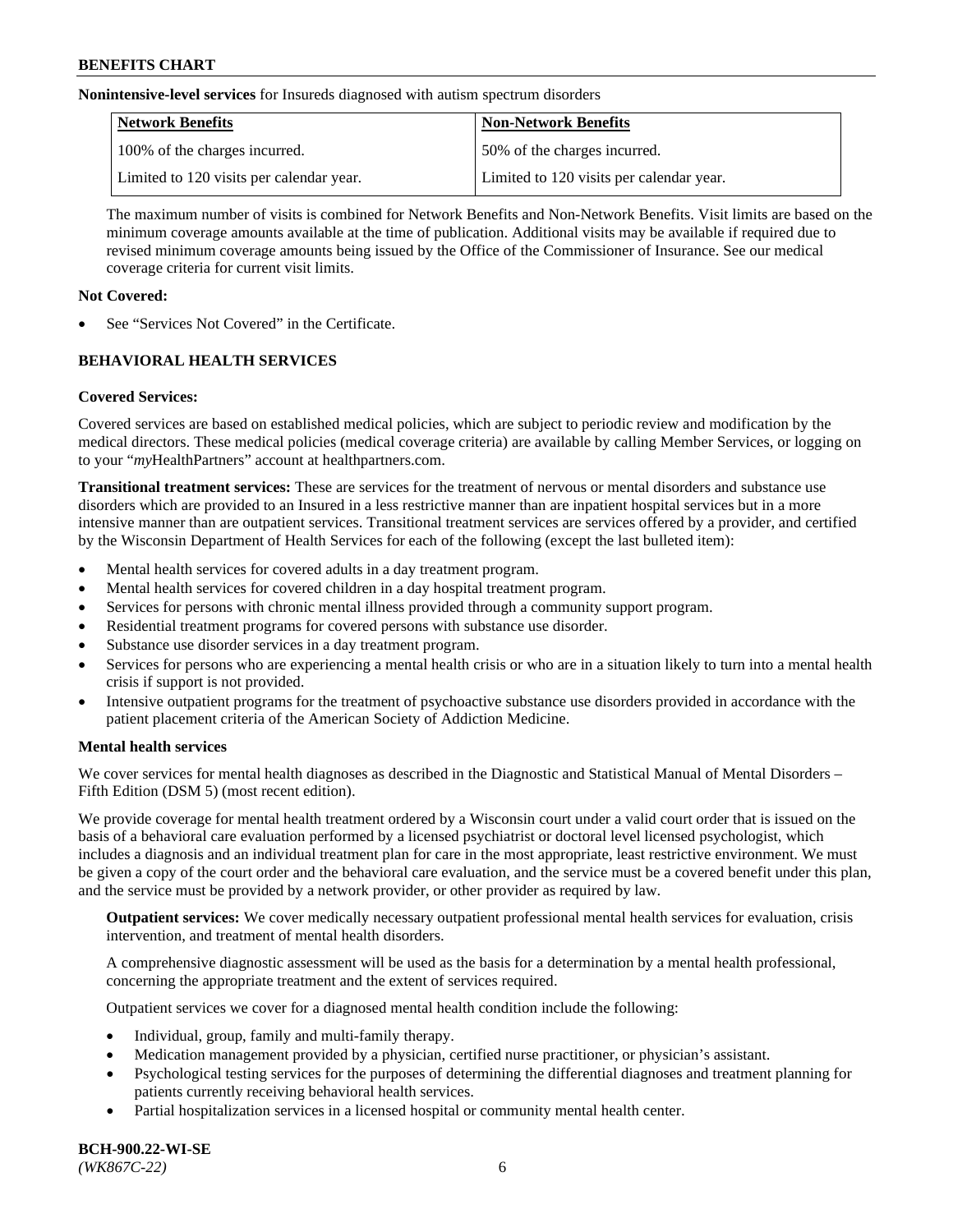- Psychotherapy and nursing services provided in the home if authorized by us.
- Treatment for gender dysphoria.

| Network Benefits              | <b>Non-Network Benefits</b>  |
|-------------------------------|------------------------------|
| 100% of the charges incurred. | 50% of the charges incurred. |

#### **Group therapy**

| Network Benefits              | Non-Network Benefits         |
|-------------------------------|------------------------------|
| 100% of the charges incurred. | 50% of the charges incurred. |

#### **Inpatient services, including mental health residential treatment services:** We cover the following:

- Medically necessary inpatient services in a hospital and professional services for treatment of mental health disorders. Medical stabilization is covered under inpatient hospital services in the "Hospital and Skilled Nursing Facility Services" section.
- Medically necessary mental health residential treatment services. This care must be authorized by us and provided by a hospital or residential behavioral health treatment facility licensed by the local state or Department of Health and Human Services. Services not covered under this benefit include halfway houses, group homes, extended care facilities, shelter services, correctional services, detention services, transitional services, group residential services, foster care services and wilderness programs.

| Network Benefits              | <b>Non-Network Benefits</b>  |
|-------------------------------|------------------------------|
| 100% of the charges incurred. | 50% of the charges incurred. |

**Transitional treatment services:** We cover transitional treatment services described above for treatment of mental and nervous disorders.

| Network Benefits              | <b>Non-Network Benefits</b>  |
|-------------------------------|------------------------------|
| 100% of the charges incurred. | 50% of the charges incurred. |

#### **Substance use disorder treatment services**

We cover medically necessary services for assessments by a licensed alcohol and drug counselor and treatment of substance use disorders as defined in the latest edition of the DSM 5.

**Outpatient services:** We cover medically necessary outpatient professional services for diagnosis and treatment of substance use disorders. Substance use disorder treatment services must be provided by a program licensed by the local Department of Health Services.Outpatient services we cover for a diagnosed substance use disorder include the following:

- Individual, group, family, and multi-family therapy provided in an office setting.
- Opiate replacement therapy including methadone and buprenorphine treatment.

| Network Benefits              | <b>Non-Network Benefits</b>  |
|-------------------------------|------------------------------|
| 100% of the charges incurred. | 50% of the charges incurred. |

**Inpatient services:** We cover the following:

- Medically necessary inpatient services in a hospital or a licensed residential primary treatment center.
- Services provided in a hospital that is licensed by the local state and accredited by Medicare.
- Detoxification services in a hospital or community detoxification facility if it is licensed by the local Department of Health Services.

| Network Benefits              | <b>Non-Network Benefits</b>  |
|-------------------------------|------------------------------|
| 100% of the charges incurred. | 50% of the charges incurred. |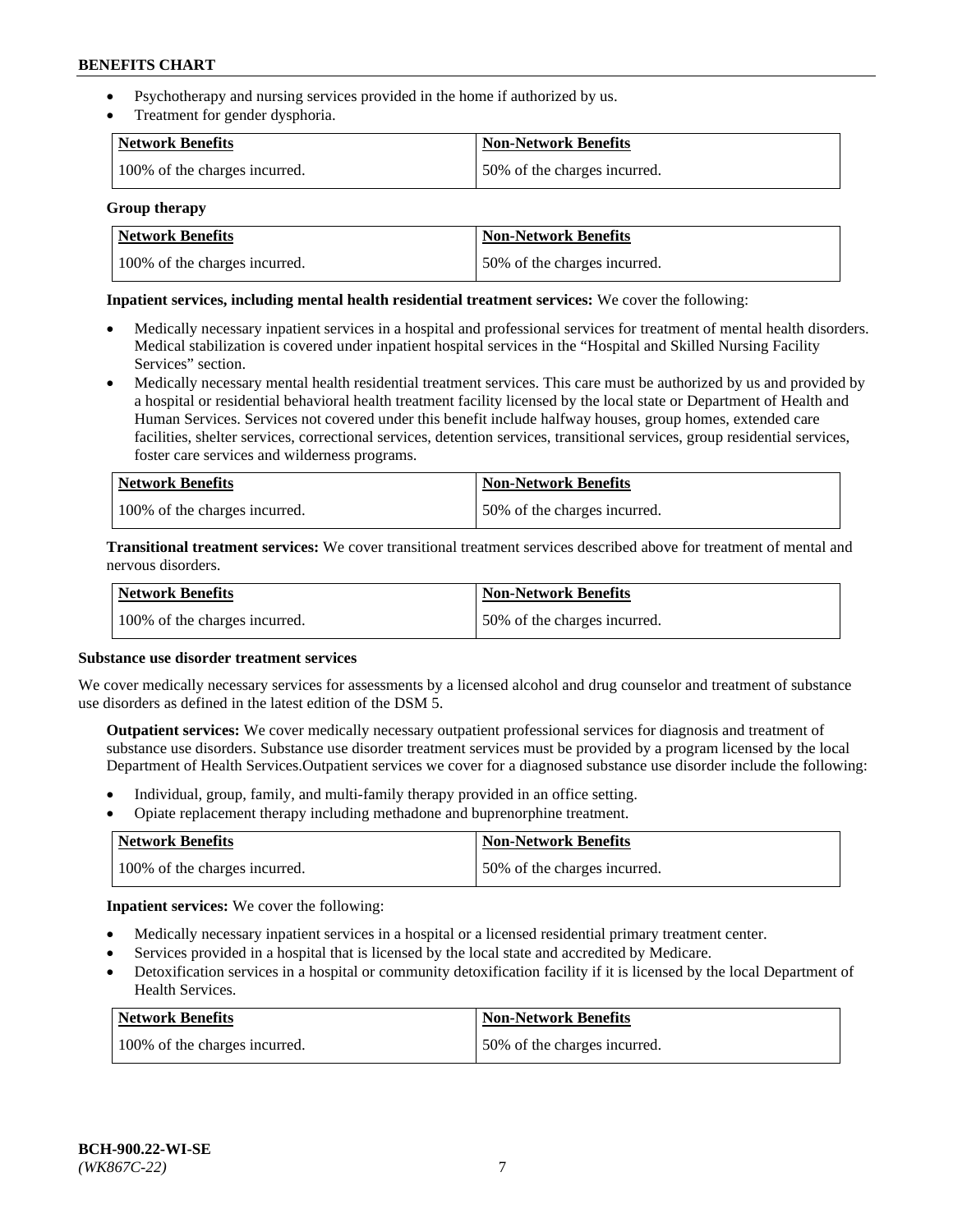**Transitional treatment services:** We cover transitional treatment services described above for treatment of substance use disorders.

| Network Benefits              | <b>Non-Network Benefits</b>  |
|-------------------------------|------------------------------|
| 100% of the charges incurred. | 50% of the charges incurred. |

**Out-of-area services for Wisconsin students:** If a dependent child is a student in a school located in Wisconsin, but outside of our service area, we cover mental health and substance use disorder services as required under Wisconsin Statute 609.655.

- The student may have a clinical assessment from a local, non-network mental health or substance use disorder treatment provider at the network benefit level when prior authorized by us.
- If outpatient services are recommended in the clinical assessment, five outpatient visits from a non-network provider will be covered at the network benefit level.
- Our Medical Director will determine the need for continuing treatment by the non-network provider; additional visits may be approved.
- Coverage for the outpatient services will not be provided if the recommended treatment would keep the student from attending school on a regular basis or if the student is no longer attending the school full-time.

This benefit is subject to the limitations shown in this "Behavioral Health Services" section.

| Network Benefits              | <b>Non-Network Benefits</b> |
|-------------------------------|-----------------------------|
| 100% of the charges incurred. | Not applicable.             |

A dependent child enrolled in a school outside of the state of Wisconsin is not eligible for this benefit.

#### **Not Covered:**

See "Services Not Covered" in the Certificate.

# **CHIROPRACTIC SERVICES**

# **Covered Services:**

We cover chiropractic services for rehabilitative care. Chiropractic services are adjustments to any abnormal articulations of the human body, especially those of the spinal column, for the purpose of giving freedom of action to impinged nerves that may cause pain or deranged function.

Massage therapy which is performed in conjunction with other treatment/modalities by a chiropractor, is part of a prescribed treatment plan and is not billed separately is covered.

| <b>Network Benefits</b>       | <b>Non-Network Benefits</b>  |
|-------------------------------|------------------------------|
| 100% of the charges incurred. | 50% of the charges incurred. |

# **Not Covered:**

- Massage therapy for the purpose of comfort or convenience of the Insured.
- See "Services Not Covered" in the Certificate.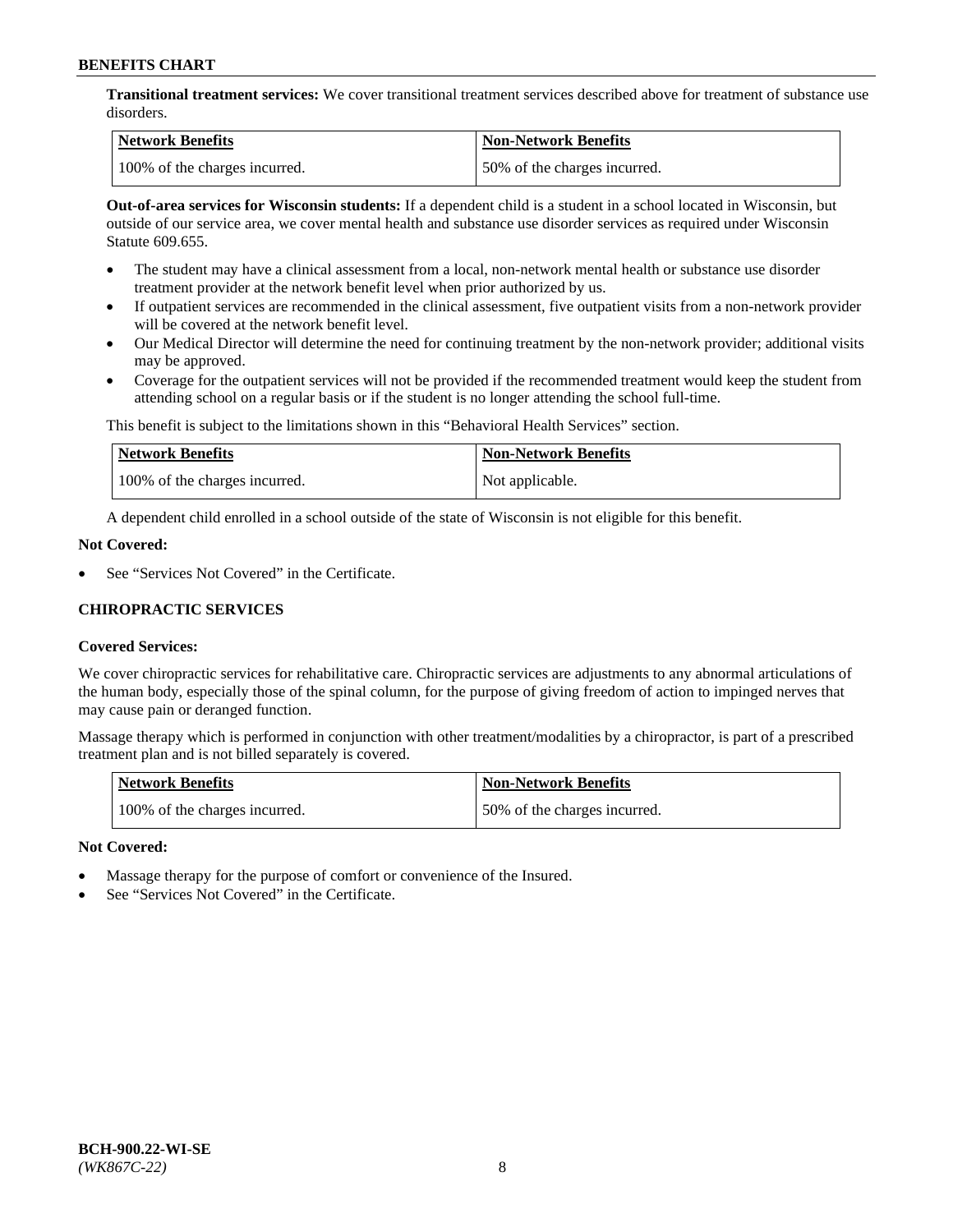# **CLINICAL TRIALS**

# **Covered Services:**

We cover certain routine services if you participate in a Phase I, Phase II, Phase III or Phase IV approved clinical trial that is conducted in relation to the prevention, detection, or treatment of cancer or other life-threatening disease or condition as defined in the Affordable Care Act. Approved clinical trials include (1) federally funded trials when the study or investigation is approved or funded by any of the federal agencies defined in the Public Health Services Act, section 2709 (d) (1) (A); (2) the study or investigation is conducted under an investigational new drug application reviewed by the Food and Drug Administration; and (3) the study or investigation is a drug trial that is exempt from having such an investigational new drug application. We cover routine patient costs for services that would be eligible under the Certificate and this Benefits Chart if the service were provided outside of a clinical trial.

| <b>Network Benefits</b>                                                                                                                                         | <b>Non-Network Benefits</b>                                                                                                                            |
|-----------------------------------------------------------------------------------------------------------------------------------------------------------------|--------------------------------------------------------------------------------------------------------------------------------------------------------|
| Coverage level is same as corresponding Network<br>Benefits, depending on type of service provided such as<br>Office Visits for Illness or Injury, Inpatient or | Coverage level is same as corresponding<br>Non-Network Benefits, depending on type of service<br>provided such as Office Visits for Illness or Injury, |
| <b>Outpatient Hospital Services.</b>                                                                                                                            | Inpatient or Outpatient Hospital Services.                                                                                                             |

#### **Not Covered:**

- The investigative or experimental item, device or service itself.
- Items or services that are provided solely to satisfy data collection and analysis needs and that are not used in the direct clinical management of the patient.
- A service that is clearly inconsistent with widely accepted and established standards of care for a particular diagnosis.
- See "Services Not Covered" in the Certificate.

# **DENTAL SERVICES**

# **Covered Services:**

We cover services as described below.

**Accidental dental services:** We cover dentally necessary services to treat and restore damage done to sound, natural, unrestored teeth as a result of an accidental injury. Coverage is for damage caused by external trauma to face and mouth only, not for cracked or broken teeth, which result from biting or chewing. We cover restorations, root canals, crowns and replacement of teeth lost that are directly related to the accident in which the Insured was involved. We cover initial exam, x-rays and palliative treatment including extractions, and other oral surgical procedures directly related to the accident. Subsequent treatment must be initiated within the specified time-frame and must be directly related to the accident. We do not cover restoration and replacement of teeth that are not "sound and natural" at the time of the accident.

Full mouth rehabilitations to correct occlusion (bite) and malocclusion (misaligned teeth not due to the accident) are not covered.

When an implant-supported dental prosthetic treatment is pursued, the accidental dental benefit will be applied to the prosthetic procedure. Benefits are limited to the amount that would be paid toward the placement of a removable dental prosthetic appliance that could be used in the absence of implant treatment. Care must be provided or pre-authorized by a HealthPartners dentist.

| Network Benefits              | <b>Non-Network Benefits</b>  |
|-------------------------------|------------------------------|
| 100% of the charges incurred. | 50% of the charges incurred. |

For all accidental dental services, treatment and/or restoration must be initiated within six months of the date of the injury. Coverage is limited to the initial course of treatment and/or initial restoration. Services must be provided within 24 months of the date of injury to be covered.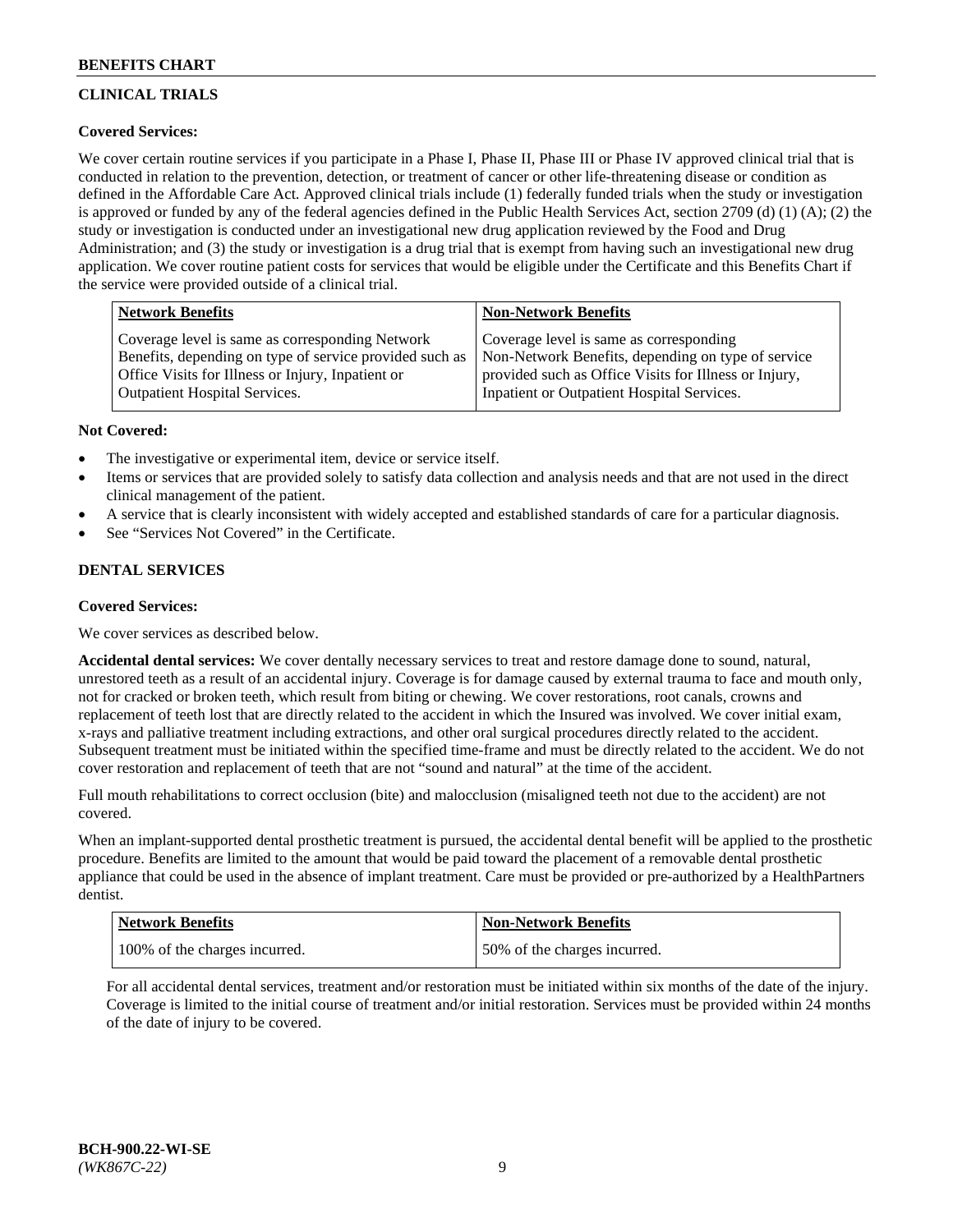# **Medical referral dental services**

**Medically necessary outpatient dental services:** We cover medically necessary outpatient dental services. Coverage is limited to dental services required for treatment of an underlying medical condition, e.g., removal of teeth to complete radiation treatment for cancer of the jaw, cysts and lesions.

| <b>Network Benefits</b>       | Non-Network Benefits         |
|-------------------------------|------------------------------|
| 100% of the charges incurred. | 50% of the charges incurred. |

**Medically necessary hospitalization and anesthesia for dental care:** We cover medically necessary hospitalization for dental care. This is limited to charges incurred by an Insured who: (1) is a child under age 5; (2) is severely disabled; (3) has a medical condition, and requires hospitalization or general anesthesia for dental care treatment; or (4) is a child between ages 5 and 12 and care in dental offices has been attempted unsuccessfully and usual methods of behavior modification have not been successful, or when extensive amounts of restorative care, exceeding four appointments, are required. Coverage is limited to facility and anesthesia charges. Oral surgeon/dentist professional fees are not covered. The following are examples, though not all-inclusive, of medical conditions which may require hospitalization for dental services: severe asthma, severe airway obstruction or hemophilia. Hospitalization required due to the behavior of the Insured or due to the extent of the dental procedure is not covered.

| Network Benefits              | <b>Non-Network Benefits</b>  |
|-------------------------------|------------------------------|
| 100% of the charges incurred. | 50% of the charges incurred. |

**Medical complications of dental care:** We cover medical complications of dental care. Treatment must be medically necessary care and related to medical complications of non-covered dental care, including complications of the head, neck, or substructures.

| Network Benefits              | <b>Non-Network Benefits</b>  |
|-------------------------------|------------------------------|
| 100% of the charges incurred. | 50% of the charges incurred. |

**Oral surgery:** We cover oral surgery. Coverage is limited to treatment of medical conditions requiring oral surgery, such as treatment of oral neoplasm, non-dental cysts, fracture of the jaws, trauma of the mouth and jaws, and any other oral surgery procedures provided as medically necessary dental services.

| Network Benefits              | <b>Non-Network Benefits</b>  |
|-------------------------------|------------------------------|
| 100% of the charges incurred. | 50% of the charges incurred. |

**Treatment of cleft lip and cleft palate:** We cover treatment of cleft lip and cleft palate of a dependent child, including orthodontic treatment and oral surgery directly related to the cleft. Dental services which are not required for the treatment of cleft lip or cleft palate are not covered. If a dependent child covered under the Certificate and Benefits Chart is also covered under a dental plan which includes orthodontic services, that dental plan shall be considered primary for the necessary orthodontic services. Oral appliances are subject to the same copayment, conditions and limitations as durable medical equipment.

| <b>Network Benefits</b>                               | <b>Non-Network Benefits</b>                            |
|-------------------------------------------------------|--------------------------------------------------------|
| Coverage level is same as corresponding Network       | Coverage level is same as corresponding                |
| Benefits, depending on type of service provided, such | Non-Network Benefits, depending on type of service     |
| as Office Visits for Illness or Injury, Inpatient or  | provided, such as Office Visits for Illness or Injury, |
| Outpatient Hospital Services.                         | Inpatient or Outpatient Hospital Services.             |

**Treatment of temporomandibular disorder (TMD) and craniomandibular disorder (CMD):** We cover diagnostic procedures, surgical treatment and non-surgical treatment (including intraoral splint therapy devices) for temporomandibular disorder (TMD) and craniomandibular disorder (CMD), which is medically necessary care. Dental services which are not required to directly treat TMD or CMD are not covered.

| <b>Network Benefits</b>       | <b>Non-Network Benefits</b>  |
|-------------------------------|------------------------------|
| 100% of the charges incurred. | 50% of the charges incurred. |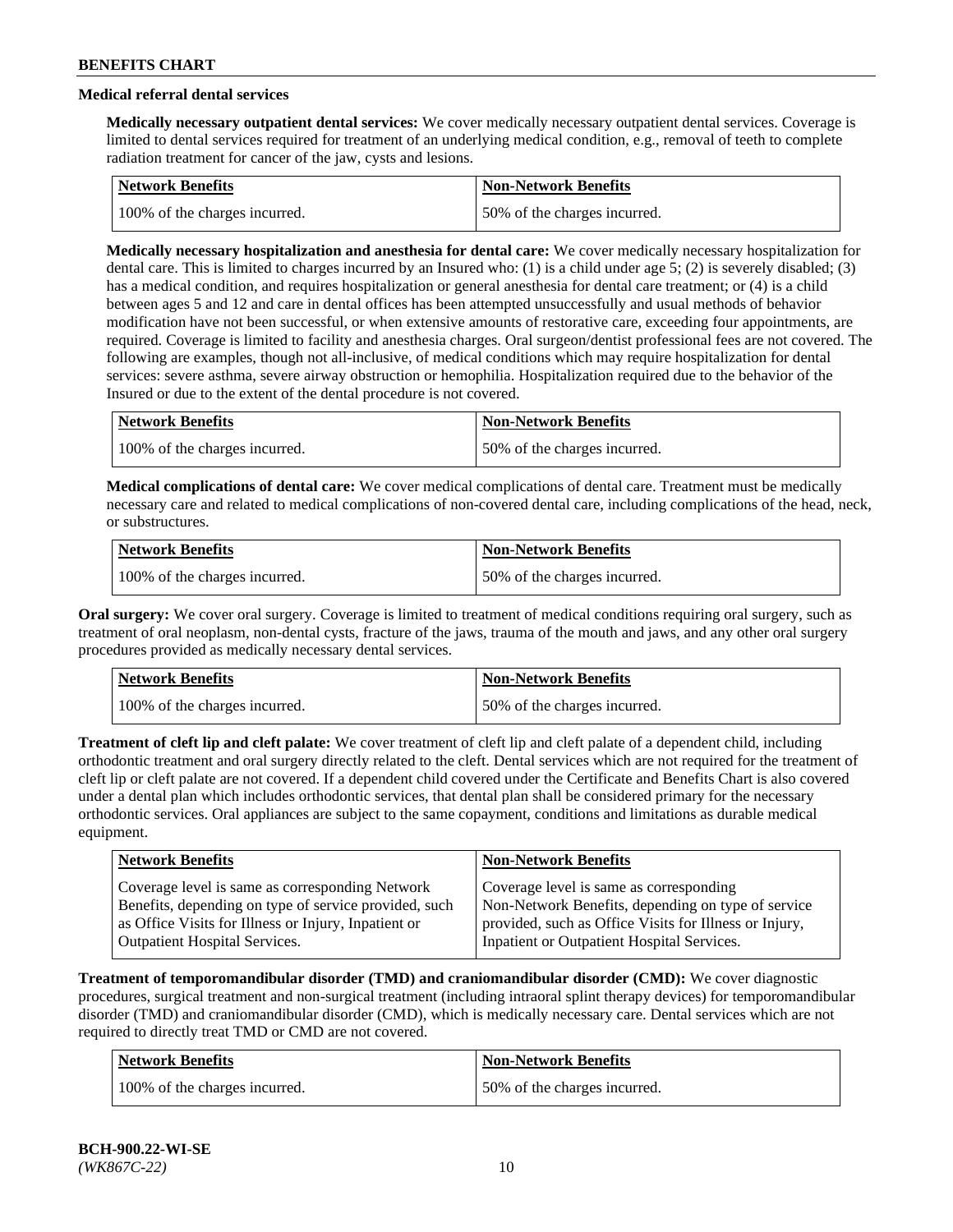# **Not Covered:**

- Dental treatment, procedures or services not listed in this Benefits Chart.
- Accident-related dental services if treatment is: (1) provided to teeth which are not sound and natural; (2) to teeth which have been restored; (3) initiated beyond six months from the date of the injury; (4) received beyond the initial treatment or restoration; or (5) received beyond 24 months from the date of injury.
- Oral surgery to remove wisdom teeth.
- Orthognathic treatment or procedures and all related services.
- See "Services Not Covered" in the Certificate.

#### **DIABETES AND HYPERTENSION DISEASE MANAGEMENT PROGRAM**

#### **Covered Services:**

If you meet criteria for coverage, you may qualify for the Diabetes and/or Hypertension Disease Management Program.

The program covers group health coaching which focuses on weight loss, exercise, behavior modification and health education through Omada Health.

| <b>Network Benefits</b>                                     | <b>Non-Network Benefits</b> |
|-------------------------------------------------------------|-----------------------------|
| 100% of the charges incurred.<br>Deductible does not apply. | Not applicable.             |

#### **Not Covered:**

See "Services Not Covered" in the Certificate.

# **DIABETIC EQUIPMENT AND SUPPLIES**

#### **Covered Services:**

We cover physician prescribed medically appropriate and necessary drugs and supplies used in the management and treatment of diabetes for Insureds with gestational, Type I or Type II diabetes including durable diabetic equipment and disposable supplies, as described below.

Certain items are only covered if your condition meets our coverage criteria and obtained through an authorized vendor. For more information on what we cover and any prior authorization requirements, call Member Services or log on to your "*my*HealthPartners" account at [healthpartners.com.](http://www.healthpartners.com/)

Insulin and medications for diabetes are covered as outpatient drugs under the "Prescription Drug Services" section.

**Pumps and pump supplies.** These include diabetic insulin pumps, diabetic infusion pumps and infusion pump supplies such as infusion sets, tubing, connectors and syringe reservoirs.

| <b>Network Benefits</b>                                                                 | <b>Non-Network Benefits</b>  |
|-----------------------------------------------------------------------------------------|------------------------------|
| <b>Pumps received at a pharmacy:</b><br>100% of the charges incurred.                   | 50% of the charges incurred. |
| Pumps received from a non-pharmacy<br>approved vendor:<br>100% of the charges incurred. |                              |

# **All other durable equipment and diabetic supplies**

Durable Diabetic Equipment and Supplies. These include continuous glucose monitoring system (CGMS), transmitter, sensors and receivers, diabetic blood glucose monitors and control/calibrating solutions (for checking accuracy or testing equipment and test strips).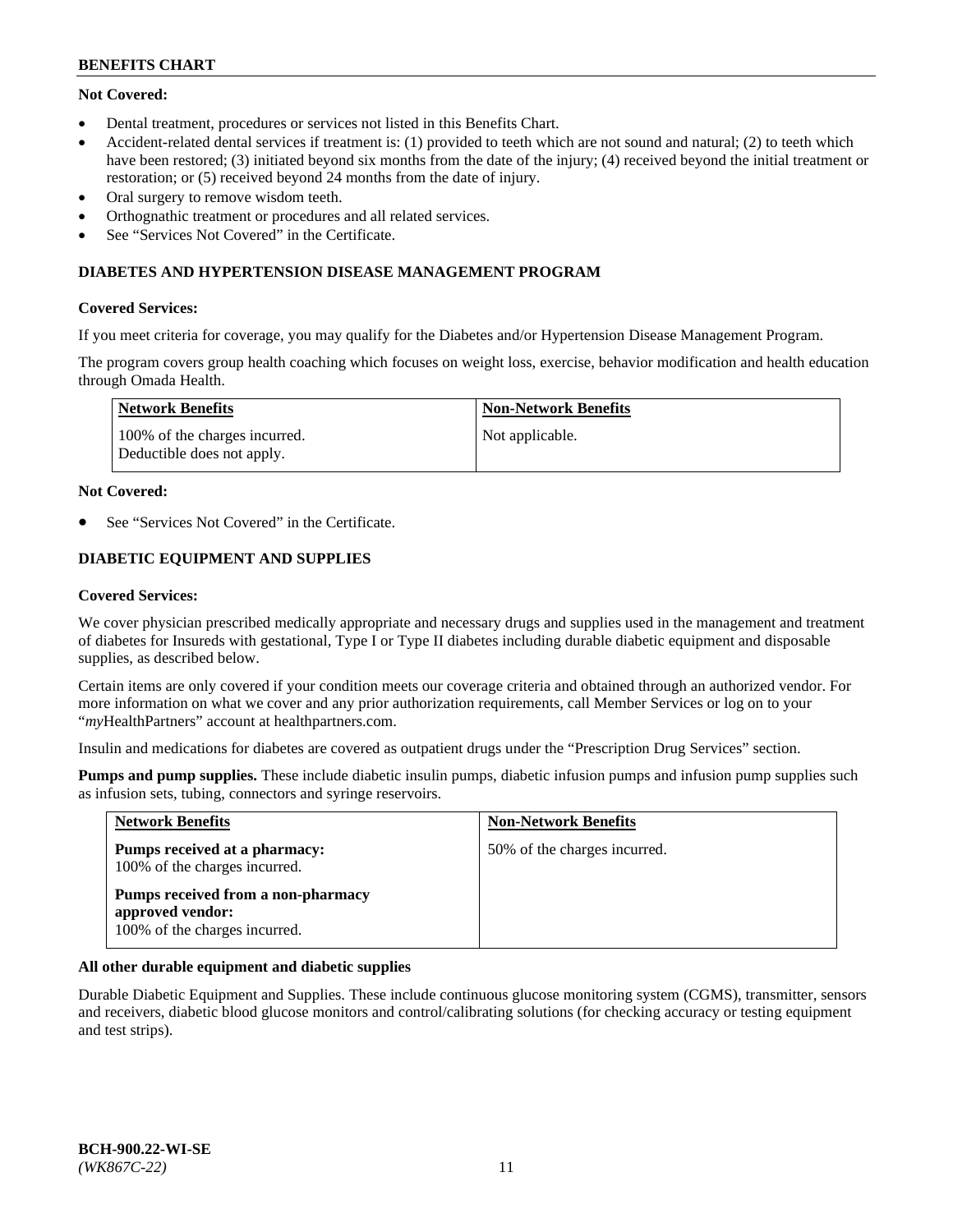Disposable Diabetic Supplies. These are one-time use supplies, including syringes, lancets, lancet devices, blood and urine ketone test strips, and needles.

Certain diabetic supplies and equipment must be purchased at a pharmacy.

| <b>Network Benefits</b>                                                                                                                                                                                                                                                                             | <b>Non-Network Benefits</b>  |
|-----------------------------------------------------------------------------------------------------------------------------------------------------------------------------------------------------------------------------------------------------------------------------------------------------|------------------------------|
| If received through a pharmacy:<br>Diabetic supplies on the Preventive Drug List:<br>100% of the charges incurred, subject to a<br>copayment of \$60.<br>Deductible does not apply.<br>All other diabetic supplies purchased at a pharmacy:<br>100% of the charges incurred.<br>Deductible applies. | 50% of the charges incurred. |
| If received through a non-pharmacy provider:<br>100% of the charges incurred if purchased from an<br>approved vendor.                                                                                                                                                                               |                              |

#### **Limitations:**

- No more than a 93-day supply of diabetic supplies are covered and dispensed at a time.
- We require that certain diabetic supplies and equipment be purchased at a pharmacy.
- Diabetic supplies and equipment are limited to certain models and brands.
- Durable medical equipment and supplies must be obtained from or repaired by approved vendors.
- Covered services and supplies are based on established medical policies which are subject to periodic review and modification by the medical directors. Our coverage policy for diabetic supplies includes information on our required models and brands. These medical policies (medical coverage criteria) are available by calling Member Services, or logging on to your "myHealthPartners" account at [healthpartners.com.](http://www.healthpartners.com/)

#### **Not Covered:**

- Replacement or repair of any covered items, if the items are (i) damaged or destroyed by misuse, abuse or carelessness, (ii) lost; or (iii) stolen.
- Duplicate or similar items.
- Labor and related charges for repair of any covered items which are more than the cost of replacement by an approved vendor.
- Batteries for monitors and equipment.
- Sales tax, mailing, delivery charges, service call charges.
- See "Services Not Covered" in the Certificate.

# **DIAGNOSTIC IMAGING SERVICES**

#### **Covered Services:**

We cover diagnostic imaging, when ordered by a provider and provided in a clinic or outpatient hospital facility.

For Network Benefits, non-emergent, scheduled outpatient Magnetic Resonance Imaging (MRI) and Computed Tomography (CT) must be provided at a designated facility. Your physician or facility will obtain or verify prior authorization for these services, as needed.

We cover services provided in a clinic or outpatient hospital facility. To see the benefit level for inpatient hospital or skilled nursing facility services, see benefits under "Inpatient Hospital and Skilled Nursing Facility Services".

#### **Outpatient magnetic resonance imaging (MRI) and computed tomography (CT)**

| <b>Network Benefits</b>       | <b>Non-Network Benefits</b>  |
|-------------------------------|------------------------------|
| 100% of the charges incurred. | 50% of the charges incurred. |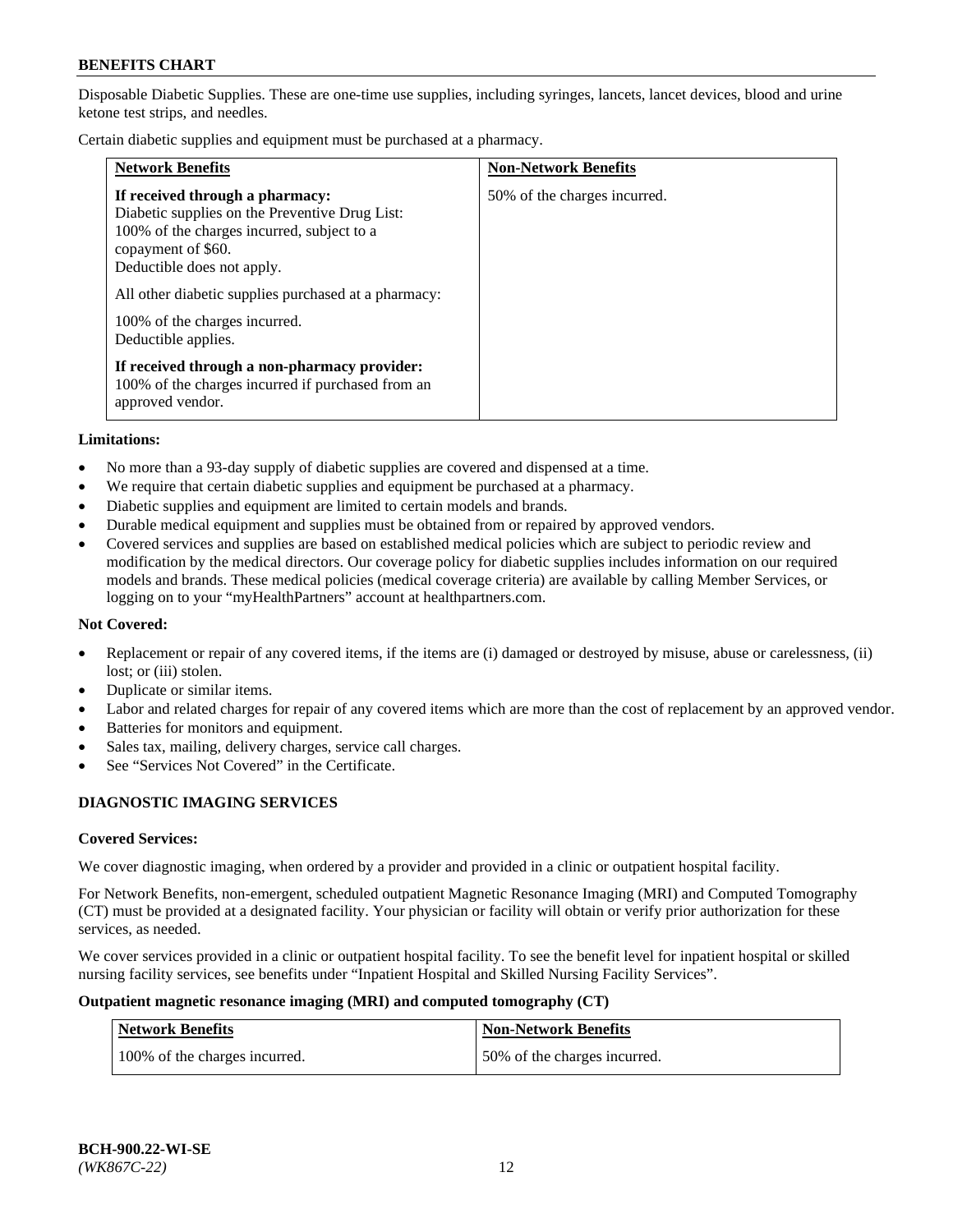## **All other outpatient diagnostic imaging services**

#### **Services for illness or injury**

| <b>Network Benefits</b>       | <b>Non-Network Benefits</b>  |
|-------------------------------|------------------------------|
| 100% of the charges incurred. | 50% of the charges incurred. |

#### **Preventive services (MRI/CT procedures are not considered preventive)**

Diagnostic imaging services associated with preventive services are covered at the benefit level shown in the "Preventive Services" section of this Benefits Chart.

#### **Not Covered:**

See "Services Not Covered" in the Certificate.

# **DURABLE MEDICAL EQUIPMENT, PROSTHETICS, ORTHOTICS AND SUPPLIES**

#### **Covered Services:**

We cover equipment and services, as described below.

We cover durable medical equipment and services, prosthetics, orthotics and supplies, subject to the limitations below, including certain disposable supplies and enteral feedings.

We cover external hearing aids, cochlear implants, and related treatment prescribed by a physician or by a licensed audiologist for Insureds under 18 years of age who have hearing loss.

We also cover basic hearing aids for Insureds age 18 or older for the correction of a hearing impairment.

Osseointegrated or bone-anchored hearing aids are only covered for Insureds who have hearing loss that is not correctable by any other procedure.

Hearing aids are limited to one basic, standard hearing aid for each ear every three years.

A basic hearing aid is defined as a hearing device that consists of a microphone, amplifier, volume control, battery and receiver, which is up to date using the latest technology. It does not include upgrades above and beyond the functionality of a basic hearing aid, including, but not limited to, hearing improvements for group settings, background noise, Bluetooth/remote control functionality, or extended warranties. Charges for upgrades above the cost of a basic, standard hearing aid are not covered.

Diabetic equipment and supplies are covered under the "Diabetic Equipment and Supplies" section.

# **Special dietary treatment for phenylketonuria (PKU) if it meets our medical coverage criteria**

| <b>Network Benefits</b>       | <b>Non-Network Benefits</b>  |
|-------------------------------|------------------------------|
| 100% of the charges incurred. | 50% of the charges incurred. |

#### **Oral amino acid based elemental formula if it meets our medical coverage criteria**

| <b>Network Benefits</b>       | <b>Non-Network Benefits</b>  |
|-------------------------------|------------------------------|
| 100% of the charges incurred. | 50% of the charges incurred. |

#### **All other durable medical equipment, prosthetics, orthotics and supplies**

| <b>Network Benefits</b>       | <b>Non-Network Benefits</b>  |
|-------------------------------|------------------------------|
| 100% of the charges incurred. | 50% of the charges incurred. |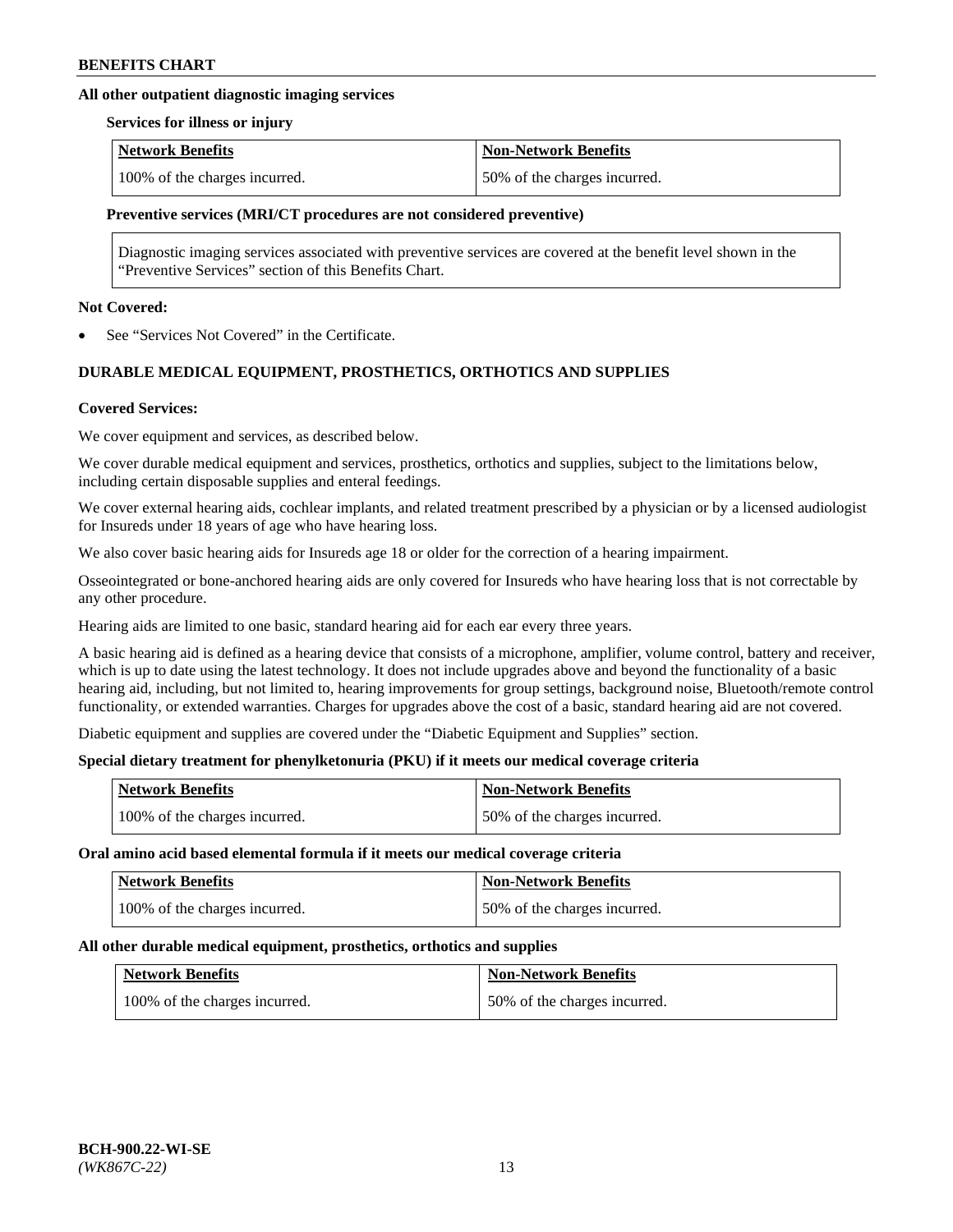# **Limitations:**

Coverage of durable medical equipment is limited by the following:

- Payment will not exceed the cost of an alternate piece of equipment or service that is effective and medically necessary.
- For prosthetic benefits, other than oral appliances for cleft lip and cleft palate, payment will not exceed the cost of an alternate piece of equipment or service that is effective, medically necessary and enables Insureds to conduct standard activities of daily living.
- We reserve the right to determine if an item will be approved for rental vs. purchase.
- Durable medical equipment and supplies must be obtained from or repaired by approved vendors.
- Covered services and supplies are based on established medical policies which are subject to periodic review and modification by the medical or dental directors. Our medical policy for diabetic supplies includes information on our required models and brands. These medical policies (medical coverage criteria) are available by calling Member Services, or logging on to your "*my*HealthPartners" account a[t healthpartners.com.](http://www.healthpartners.com/)

# **Not Covered:**

Items which are not eligible for coverage include, but are not limited to:

- Replacement or repair of any covered items, if the items are (i) damaged or destroyed by misuse, abuse or carelessness, (ii) lost; or (iii) stolen.
- Duplicate or similar items.
- Labor and related charges for repair of any covered items which are more than the cost of replacement by an approved vendor.
- Sales tax, mailing, delivery charges, service call charges.
- Items which are primarily educational in nature or for hygiene, vocation, comfort, convenience or recreation.
- Communication aids or devices: equipment to create, replace or augment communication abilities including, but not limited to, speech processors, receivers, communication boards, or computer or electronic assisted communication.
- Implantable and osseointegrated or bone-anchored hearing aids and their fitting, except as specifically described in this Benefits Chart. This exclusion does not apply to cochlear implants.
- Eyeglasses, contact lenses and their fitting, measurement and adjustment, except as specifically described in this Benefits Chart.
- Hair prostheses (wigs).
- Household equipment which primarily has customary uses other than medical, such as, but not limited to, exercise cycles, air purifiers, central or unit air conditioners, water purifiers, non-allergenic pillows, mattresses or waterbeds.
- Household fixtures including, but not limited to, escalators or elevators, ramps, swimming pools and saunas.
- Modifications to the structure of the home including, but not limited to, wiring, plumbing or charges for installation of equipment.
- Vehicle, car or van modifications including, but not limited to, hand brakes, hydraulic lifts and car carrier.
- Rental equipment while owned equipment is being repaired by non-contracted vendors, beyond one month rental of medically necessary equipment.
- Other equipment and supplies, including but not limited to assistive devices, that we determine are not eligible for coverage.
- See "Services Not Covered" in the Certificate.

# **EMERGENCY AND URGENTLY NEEDED CARE SERVICES**

# **Covered Services:**

We cover services for emergency care and urgently needed care if the services are otherwise eligible for coverage under the Certificate.

**Urgently needed care.** These are services to treat an unforeseen illness or injury that:

- are required in order to prevent a serious deterioration in your health; and
- cannot be delayed until the next available clinic or office hours.

| <b>Network Benefits</b>       | <b>Non-Network Benefits</b> |
|-------------------------------|-----------------------------|
| 100% of the charges incurred. | See Network Benefits.       |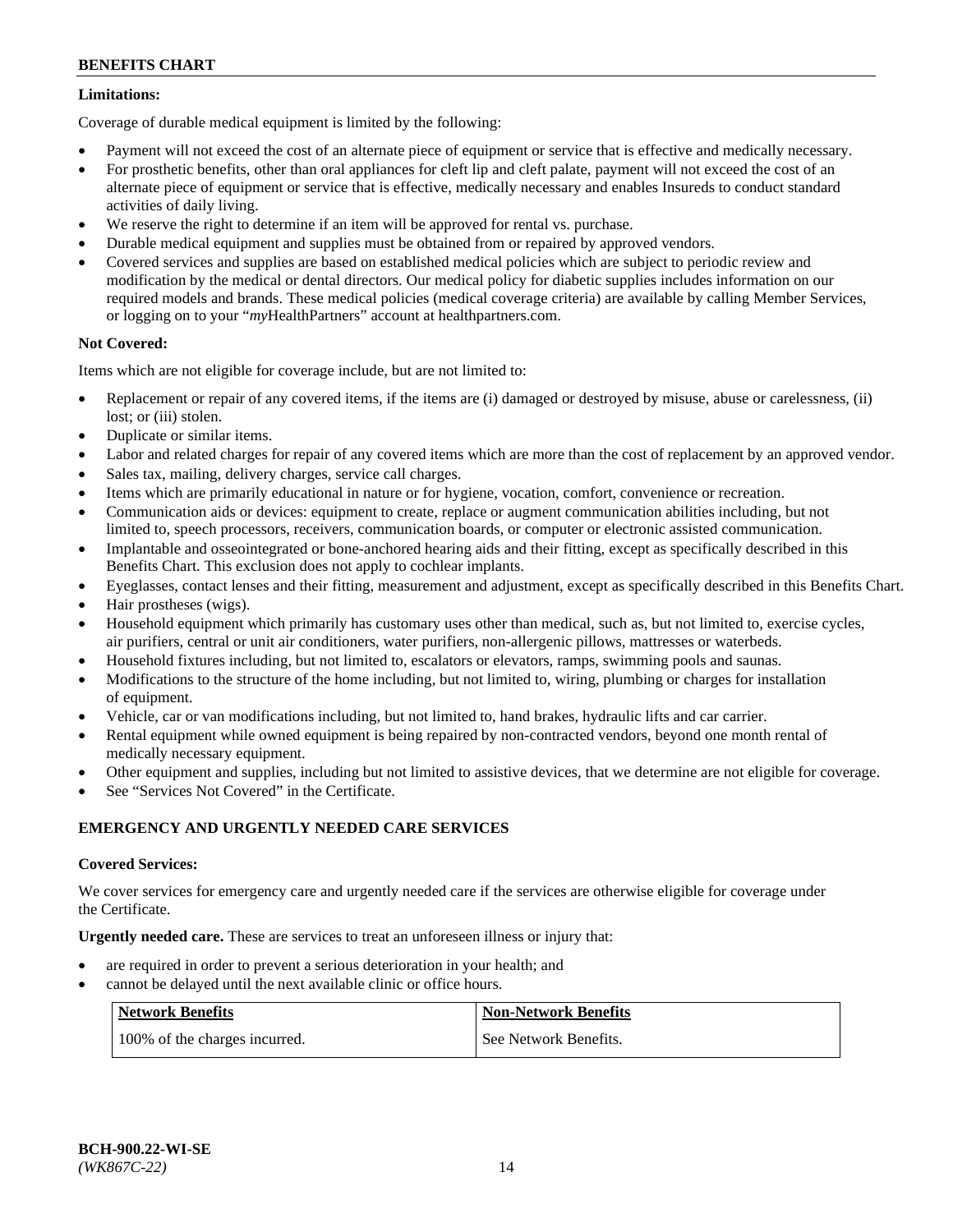**Emergency care.** These are services to treat:

- the sudden, unexpected onset of illness or injury which, if left untreated or unattended until the next available clinic or office hours, would result in hospitalization; or
- a condition requiring professional health services immediately necessary to preserve life or stabilize health.

Emergency care includes emergency services as defined in Division BB, Title I, Section 102 of the Consolidated Appropriations Act of 2021.

When reviewing claims for coverage of emergency services, our medical director will take into consideration a reasonable layperson's belief that the circumstances required immediate medical care that could not wait until the next working day or next available clinic appointment.

#### **Emergency care in a hospital emergency room, including professional services of a physician**

| <b>Network Benefits</b>       | <b>Non-Network Benefits</b> |
|-------------------------------|-----------------------------|
| 100% of the charges incurred. | See Network Benefits.       |

#### **Inpatient emergency care in a hospital**

| <b>Network Benefits</b>       | <b>Non-Network Benefits</b> |
|-------------------------------|-----------------------------|
| 100% of the charges incurred. | See Network Benefits.       |

#### **Not Covered:**

See "Services Not Covered" in the Certificate.

# **GENE THERAPY**

#### **Covered Services:**

We cover gene therapy treatment if it meets our medical coverage criteria.

| <b>Network Benefits</b>                                                                                                                                                                                 | <b>Non-Network Benefits</b> |
|---------------------------------------------------------------------------------------------------------------------------------------------------------------------------------------------------------|-----------------------------|
| Coverage level is same as corresponding Network<br>Benefits, depending on type of service provided such as<br>Office Visits for Illness or Injury, Inpatient or<br><b>Outpatient Hospital Services.</b> | No coverage.                |

## **Limitations:**

- Gene therapy must be provided by a designated provider.
- Specific types of gene therapy are limited to therapies and conditions specified in our medical coverage criteria.

# **Not Covered:**

See "Services Not Covered" in the Certificate.

# **HEALTH EDUCATION**

#### **Covered Services:**

We cover education for preventive services and education for the management of chronic health problems (such as diabetes).

| <b>Network Benefits</b>                                     | <b>Non-Network Benefits</b>  |
|-------------------------------------------------------------|------------------------------|
| 100% of the charges incurred.<br>Deductible does not apply. | 50% of the charges incurred. |

# **Not Covered:**

See "Services Not Covered" in the Certificate.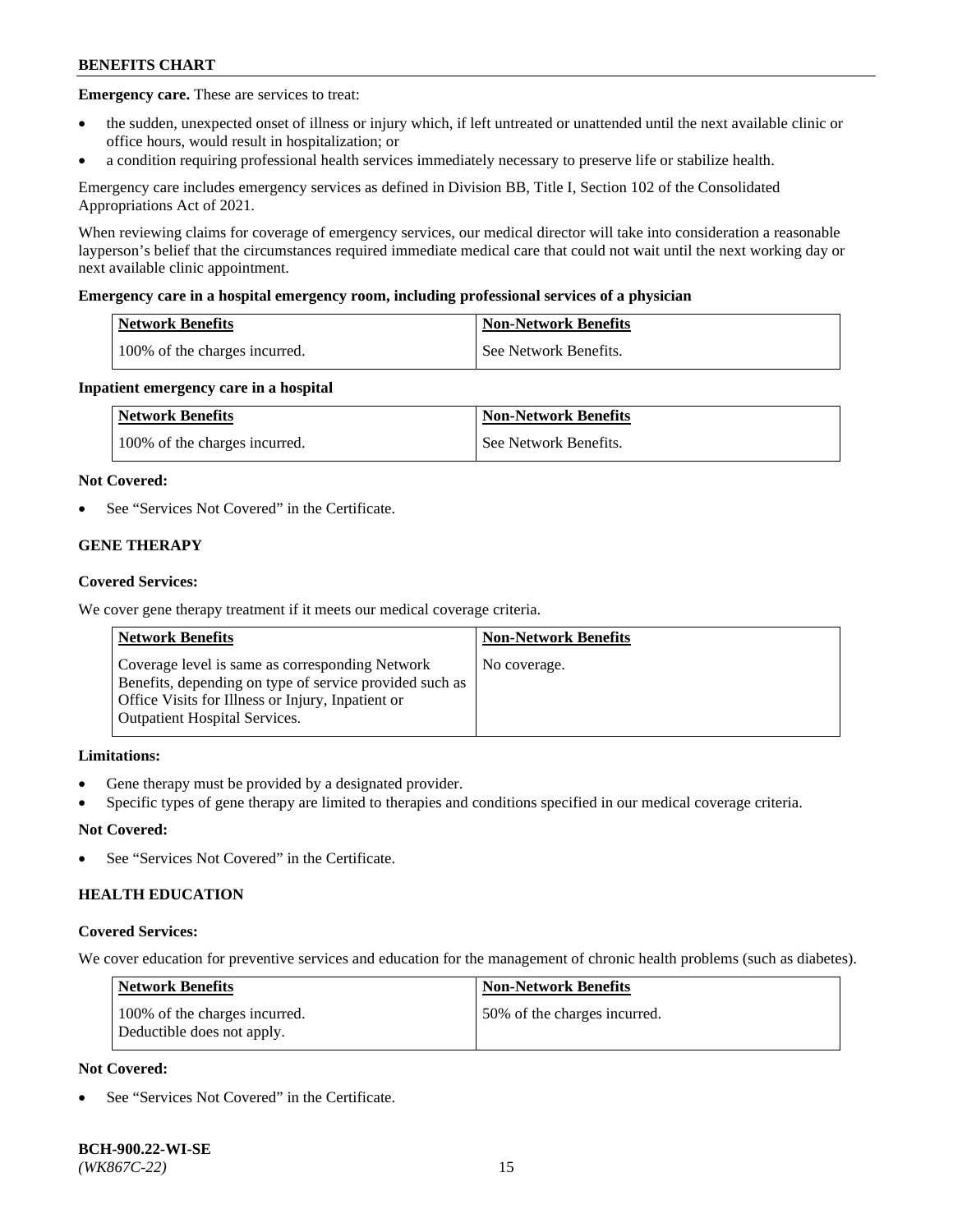# **HOME-BASED COMPREHENSIVE HEALTH RISK ASSESSMENT**

#### **Covered Services:**

If you meet our criteria for coverage, you may qualify for our home-based comprehensive health risk assessment program. The program covers a health assessment with a designated nurse practitioner.

| Network Benefits                                            | <b>Non-Network Benefits</b> |
|-------------------------------------------------------------|-----------------------------|
| 100% of the charges incurred.<br>Deductible does not apply. | No coverage.                |

#### **Not Covered:**

See "Services Not Covered" in the Certificate.

# **HOME HEALTH SERVICES**

#### **Covered Services:**

We cover skilled nursing services, physical therapy, occupational therapy, speech therapy, respiratory therapy and other therapeutic services, non-routine prenatal and postnatal services, routine postnatal well child visits as described in our medical coverage criteria, phototherapy services for newborns, home health aide services and other eligible home health services when provided in your home, if you are homebound (i.e., unable to leave home without considerable effort due to a medical condition). Lack of transportation does not constitute homebound status. For phototherapy services for newborns and high risk prenatal services, supplies and equipment are included.

We cover total parenteral nutrition/intravenous ("TPN/IV") therapy, equipment, supplies and drugs in connection with IV therapy. IV line care kits are covered under Durable Medical Equipment.

We cover palliative care benefits. Palliative care includes symptom management, education and establishing goals of care. We waive the requirement that you be homebound for a limited number of home visits for palliative care (as shown in this Benefits Chart), if you have a life-threatening, non-curable condition which has a prognosis of survival of two years or less. Additional palliative care visits are eligible under the home health services benefit if you are homebound and meet all other requirements defined in this section.

You do not need to be homebound to receive total parenteral nutrition/intravenous ("TPN/IV") therapy.

Home health services are eligible and covered only when:

- medically necessary; and
- provided as rehabilitative care, terminal care or maternity care; and
- ordered by a physician, and included in the written home care plan.

#### **Physical therapy, occupational therapy, speech therapy, respiratory therapy, home health aide services and palliative care**

| Network Benefits              | <b>Non-Network Benefits</b>  |
|-------------------------------|------------------------------|
| 100% of the charges incurred. | 50% of the charges incurred. |

**TPN/IV therapy, skilled nursing services, non-routine prenatal/postnatal services, and phototherapy**

| <b>Network Benefits</b>       | Non-Network Benefits         |
|-------------------------------|------------------------------|
| 100% of the charges incurred. | 50% of the charges incurred. |

Each 24-hour visit (or shifts up to 24-hour visits) equals one visit and counts toward the Maximum visits for all other services shown below. Any visit that lasts less than 24 hours regardless of the length of the visit, will count as one visit toward the Maximum visits for all other services shown below. All visits must be medically necessary and benefit eligible.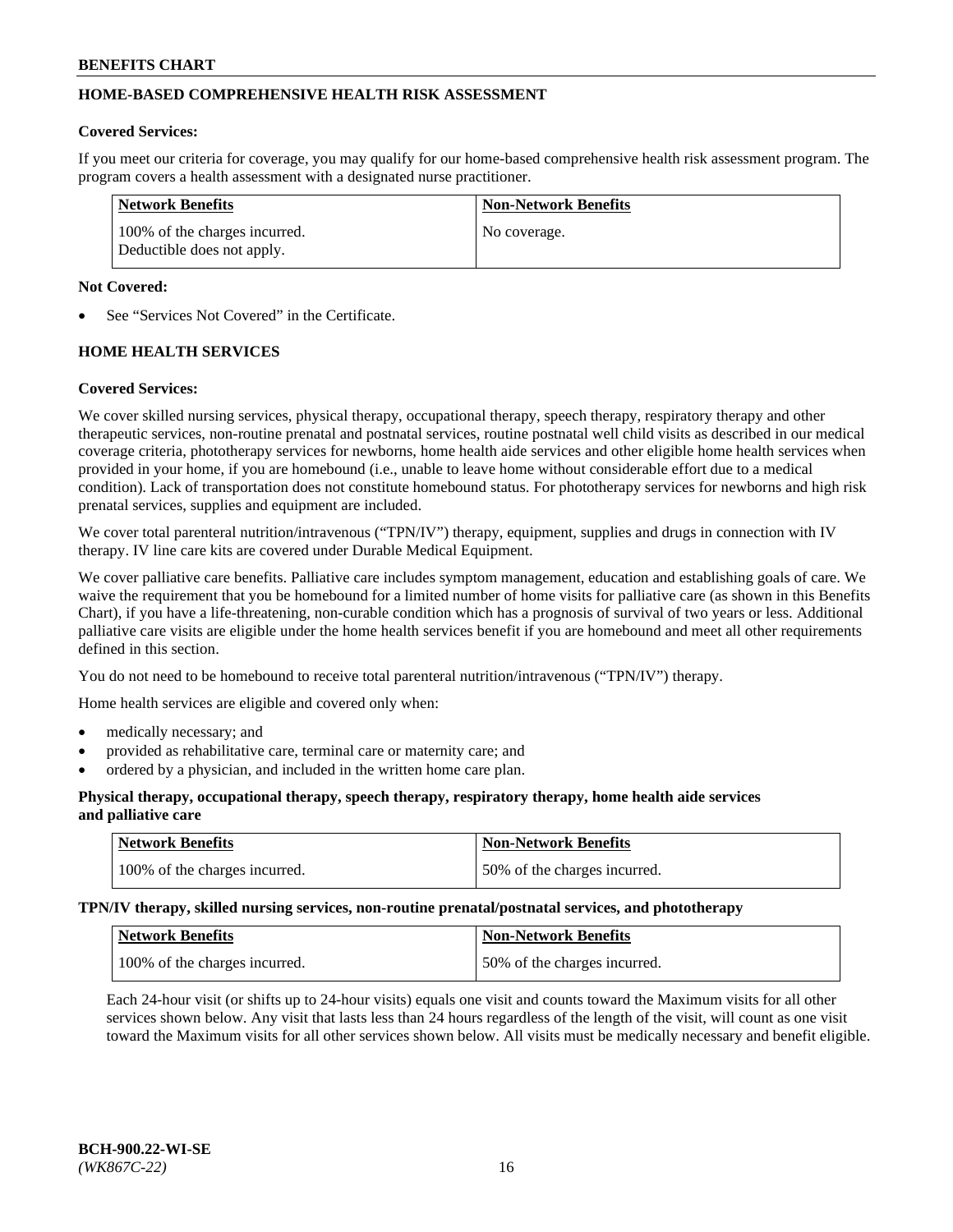## **Routine postnatal well child visit**

| <b>Network Benefits</b>                                     | <b>Non-Network Benefits</b>  |
|-------------------------------------------------------------|------------------------------|
| 100% of the charges incurred.<br>Deductible does not apply. | 50% of the charges incurred. |

#### **Maximum visits for palliative care**

If you are eligible to receive palliative care in the home and you are not homebound, there is a maximum of 12 visits per calendar year.

#### **Maximum visits for all services other than palliative care**

| Network Benefits             | <b>Non-Network Benefits</b>  |
|------------------------------|------------------------------|
| 60 visits per calendar year. | 30 visits per calendar year. |

Each visit provided under the Network Benefits and Non-Network Benefits counts toward the maximums shown under both Maximum visits sections. The routine postnatal well child visits do not count toward the visit limit.

#### **Limitations:**

- Home health services are not provided as a substitute for a primary caregiver in the home or as relief (respite) for a primary caregiver in the home. We will not reimburse family members or residents in your home for the above services.
- A service shall not be considered a skilled nursing service merely because it is performed by, or under the direct supervision of, a licensed nurse. Where a service (such as tracheotomy suctioning or ventilator monitoring) or like services, can be safely and effectively performed by a non-medical person (or self-administered), without the direct supervision of a licensed nurse, the service shall not be regarded as a skilled nursing service, whether or not a skilled nurse actually provides the service. The unavailability of a competent person to provide a non-skilled service shall not make it a skilled service when a skilled nurse provides it. Only the skilled nursing component of so-called "blended" services (i.e. services which include skilled and non-skilled components) are covered under this Benefits Chart.

#### **Not Covered:**

- Financial or legal counseling services.
- Housekeeping or meal services in your home.
- Private duty nursing services.
- Services provided by a family member or enrollee, or a resident in the enrollee's home.
- Vocational rehabilitation and recreational or educational therapy. Recreation therapy is therapy provided solely for the purpose of recreation, including, but not limited to: (a) requests for physical therapy or occupational therapy to improve athletic ability, and (b) braces or guards to prevent sports injuries.
- See "Services Not Covered" in the Certificate.

# **HOME HOSPICE SERVICES**

#### **Applicable Definitions:**

**Part-time.** This is up to two hours of service per day, more than two hours is considered continuous care.

**Continuous Care.** This is from two to twelve hours of service per day provided by a registered nurse, licensed practical nurse, or home health aide, during a period of crisis in order to maintain a terminally ill patient at home.

**Appropriate Facility.** This is a nursing home, hospice residence, or other inpatient facility.

**Custodial Care Related to Hospice Services.** This means providing assistance in the activities of daily living and the care needed by a terminally ill patient which can be provided by primary caregiver (i.e., family member or friend) who is responsible for the patient's home care.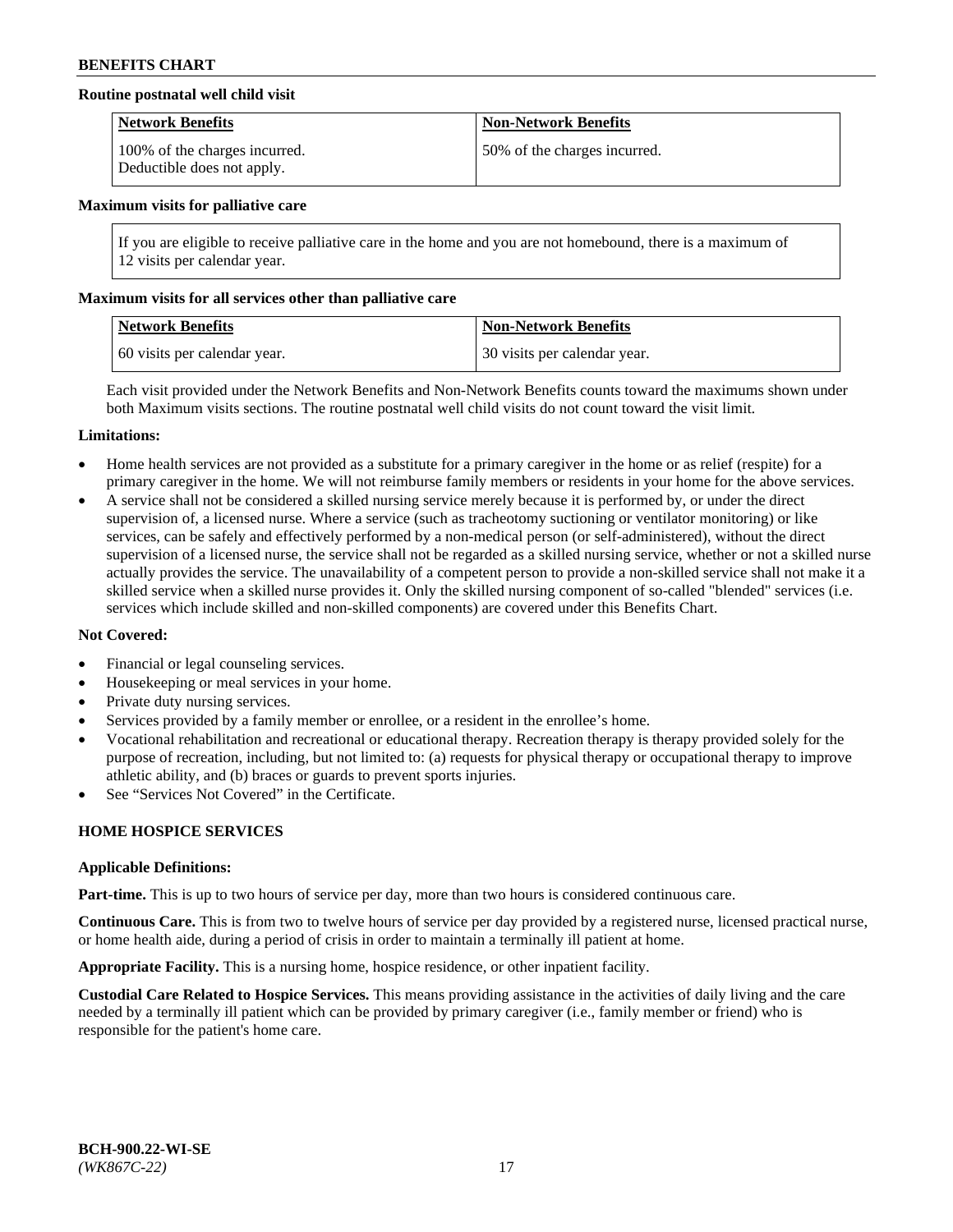#### **Covered Services:**

**Home hospice program.** We cover the services described below if you are terminally ill and accepted as a home hospice program participant. You must meet the eligibility requirements of the program, and elect to receive services through the home hospice program. The services will be provided in your home, with inpatient care available when medically necessary as described below. If you elect to receive hospice services, you do so in lieu of curative treatment for your terminal illness for the period you are enrolled in the home hospice program.

**Eligibility:** In order to be eligible to be enrolled in the home hospice program, you must: (1) be a terminally ill patient (prognosis of six months or less); (2) have chosen a palliative treatment focus (i.e., emphasizing comfort and supportive services rather than treatment attempting to cure the disease or condition); and (3) continue to meet the terminally ill prognosis as reviewed by our medical director or his or her designee over the course of care. You may withdraw from the home hospice program at any time.

**Eligible services:** Hospice services include the following services provided in accordance with an approved hospice treatment plan.

- Home health services:
	- o Part-time care provided in your home by an interdisciplinary hospice team (which may include a physician, nurse, social worker, and spiritual counselor) and medically necessary home health services are covered.
	- o One or more periods of continuous care in your home or in a setting which provides day care for pain or symptom management, when medically necessary, will be covered.
- Inpatient services: We cover medically necessary inpatient services.
- Other services:
	- o Respite care is covered for care in your home or in an appropriate facility, to give your primary caregivers (i.e., family members or friends) rest and/or relief when necessary in order to maintain a terminally ill patient at home.
	- o Medically necessary medications for pain and symptom management.
	- o Semi-electric hospital beds and other durable medical equipment are covered.
	- Emergency and non-emergency care is covered.

| Network Benefits              | <b>Non-Network Benefits</b>  |
|-------------------------------|------------------------------|
| 100% of the charges incurred. | 50% of the charges incurred. |

Respite care is limited to 5 days per episode, and respite care and continuous care combined are limited to 30 days.

# **Not Covered:**

- Financial or legal counseling services.
- Housekeeping or meal services in your home.
- Custodial or maintenance care related to hospice services, whether provided in the home or in a nursing home.
- Any service not specifically described as covered services under this home hospice services benefits.
- Any services provided by members of your family or residents in your home.
- See "Services Not Covered" in the Certificate.

# **HOSPITAL AND SKILLED NURSING FACILITY SERVICES**

#### **Covered Services:**

We cover services as described below.

#### **Medical or surgical hospital services**

**Inpatient hospital services:** We cover the following medical or surgical services, for the treatment of acute illness or injury, which require the level of care only provided in an acute care facility. These services must be authorized by a physician.

Inpatient hospital services include: room and board; the use of operating or maternity delivery rooms; intensive care facilities; newborn nursery facilities; general nursing care, anesthesia, laboratory and diagnostic imaging services, radiation therapy, physical therapy, prescription drugs or other medications administered during treatment, blood and blood products (unless replaced), and blood derivatives, and other diagnostic or treatment related hospital services; physician and other professional medical and surgical services provided while in the hospital, including gender confirmation surgery that meets medical coverage criteria.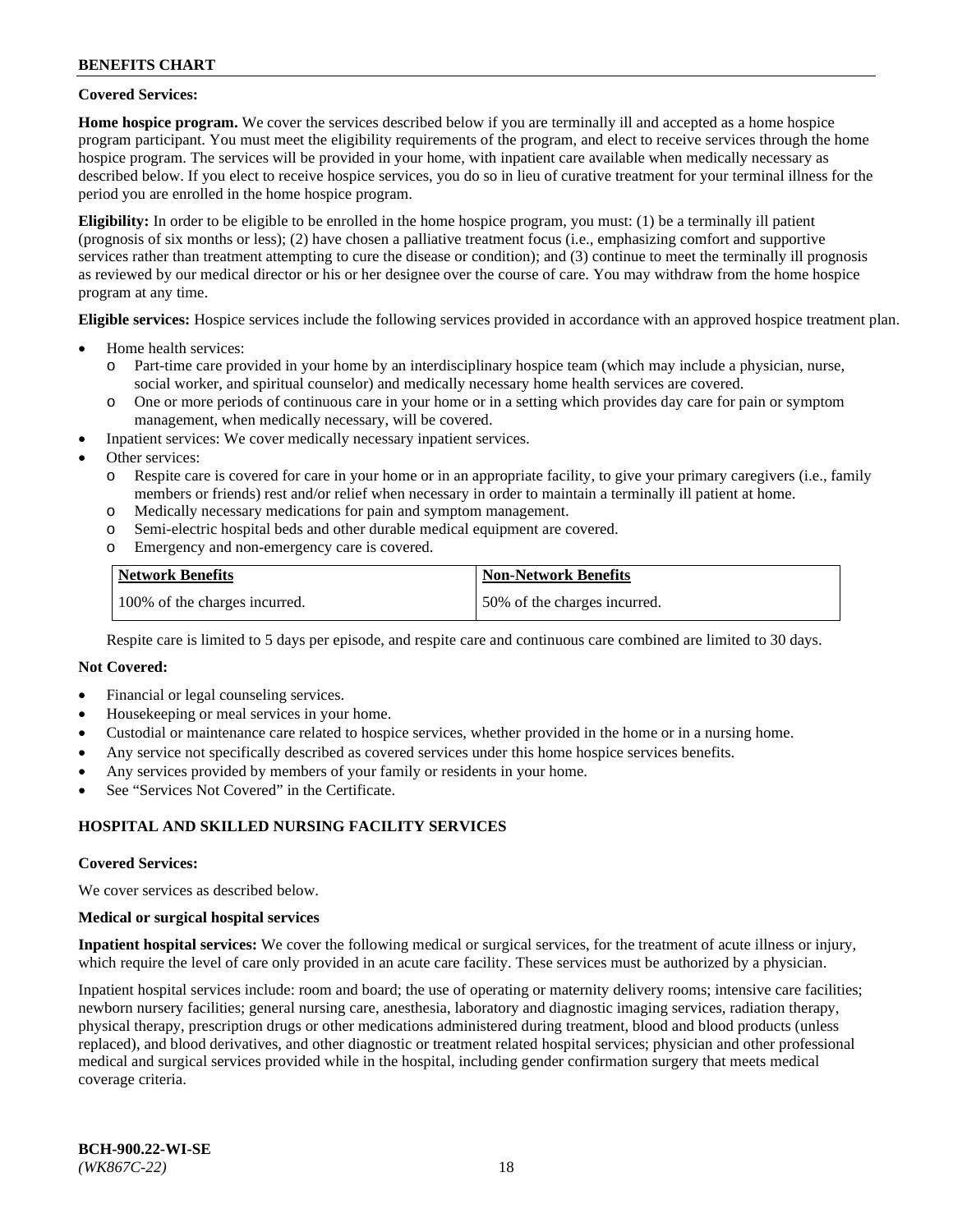We cover, following a vaginal delivery, a minimum of 48 hours of inpatient care for the mother and newborn child. We cover, following a caesarean section delivery, a minimum of 96 hours of inpatient care for the mother and newborn child.

Group health plans and health insurance issuers generally may not, under Federal law, restrict benefits for any hospital length of stay in connection with childbirth for the mother of newborn child to less than 48 hours following a vaginal delivery, or less than 96 hours following a caesarean section. However, Federal law generally does not prohibit the mother's or newborn's attending provider, after consulting with the mother, from discharging the mother or her newborn earlier than 48 hours (or 96 hours as applicable). In any case plans and issuers may not, under Federal law, require that a provider obtain authorization from the plan or the insurance issuer for prescribing a length of stay not in excess of 48 hours (or 96 hours).

| <b>Network Benefits</b>       | <b>Non-Network Benefits</b>  |
|-------------------------------|------------------------------|
| 100% of the charges incurred. | 50% of the charges incurred. |

Each Insured's admission or confinement, including that of a newborn child, is separate and distinct from the admission or confinement of any other Insured.

**Outpatient hospital, ambulatory care or surgical facility services:** We cover the following medical and surgical services, for diagnosis or treatment of illness or injury on an outpatient basis. These services must be authorized by a physician.

Outpatient services include: use of operating rooms, maternity delivery rooms or other outpatient departments, rooms or facilities; and the following outpatient services: general nursing care, anesthesia, laboratory and diagnostic imaging services, radiation therapy, physical therapy, drugs administered during treatment, blood and blood products (unless replaced), and blood derivatives, and other diagnostic or treatment related outpatient services; physician and other professional medical and surgical services provided while an outpatient, including colonoscopies (starting at age 50, or under age 50 for people at high risk of colorectal cancer), and gender confirmation surgery that meets medical coverage criteria.

For Network Benefits, non-emergent, scheduled outpatient Magnetic Resonance Imaging (MRI) and Computed Tomography (CT) must be provided at a designated facility. Your physician or facility will obtain or verify prior authorization for these services, as needed.

To see the benefit level for diagnostic imaging services, laboratory services and physical therapy, see benefits under Diagnostic Imaging Services, Laboratory Services and Physical Therapy in this Benefits Chart.

| <b>Network Benefits</b>       | <b>Non-Network Benefits</b>  |
|-------------------------------|------------------------------|
| 100% of the charges incurred. | 50% of the charges incurred. |

# **Skilled nursing facility care:**

We cover room and board, daily skilled nursing and related ancillary services for post-acute treatment and rehabilitative care of illness or injury that meets medical coverage criteria. Rehabilitation services are limited to services where significant measurable progress is expected to occur within a reasonable period of time.

| Network Benefits                             | <b>Non-Network Benefits</b>                  |
|----------------------------------------------|----------------------------------------------|
| 100% of the charges incurred.                | 50% of the charges incurred.                 |
| Limited to a 30-day maximum per confinement. | Limited to a 30-day maximum per confinement. |

Each day of services provided under the Network Benefits and Non-Network Benefits, combined, applies toward the maximum shown above.

# **Not Covered:**

- Services for items for personal convenience, such as television rental, are not covered.
- See "Services Not Covered" in the Certificate.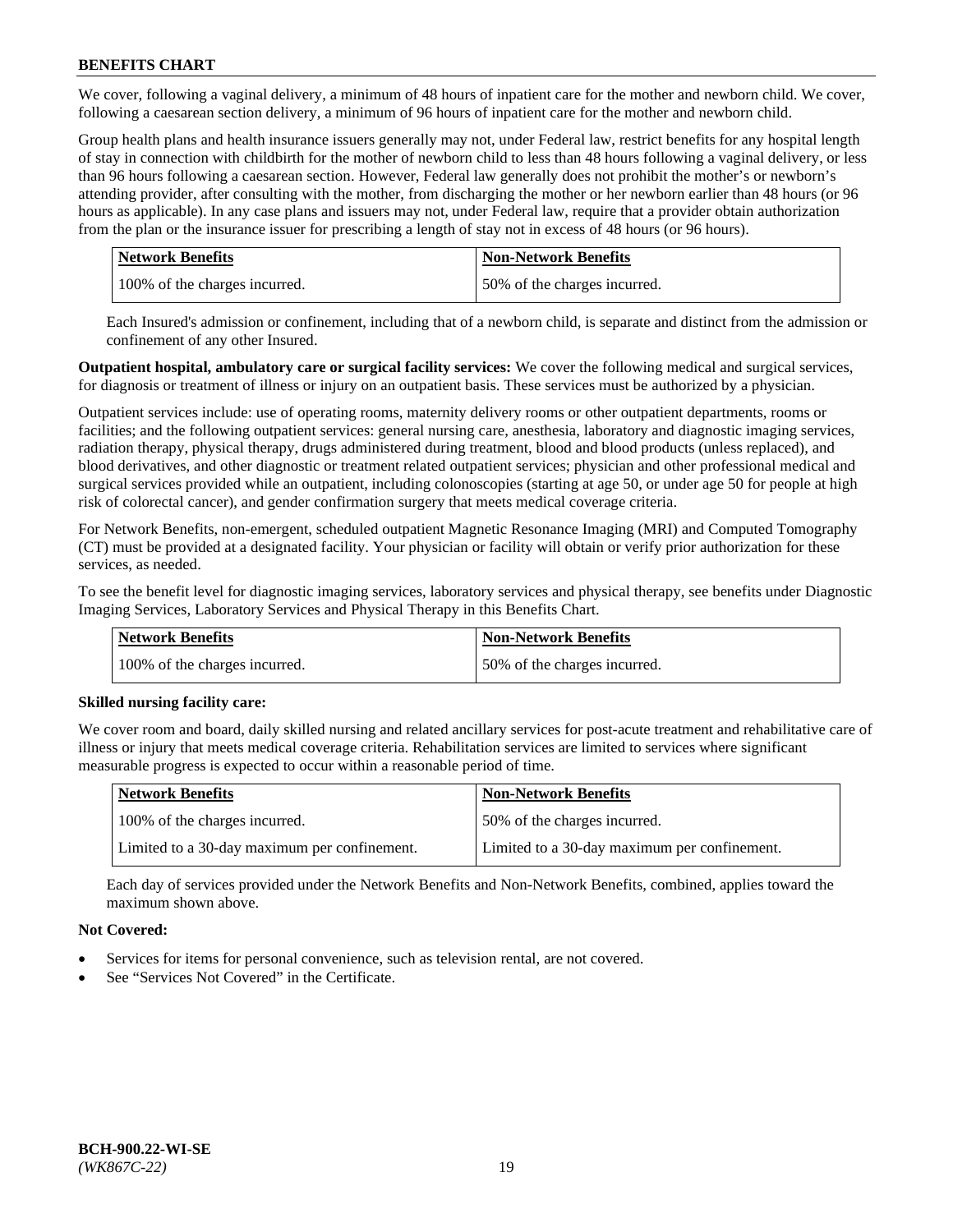# **INFERTILITY DIAGNOSIS**

# **Covered Services:**

We cover the diagnosis of infertility. These services include diagnostic procedures and tests provided in connection with an infertility evaluation, office visits and consultations to diagnose infertility.

| <b>Network Benefits</b>       | <b>Non-Network Benefits</b>  |
|-------------------------------|------------------------------|
| 100% of the charges incurred. | 50% of the charges incurred. |

Coverage is limited to office visits and consultations to diagnose infertility. Treatment is not covered.

# **Not Covered:**

- Infertility/fertility treatment, including, but not limited to, office visits, laboratory services, diagnostic imaging services and fertility drugs; reversal of sterilization; and sperm, ova or embryo acquisition, retrieval or storage; however, we cover office visits and consultations to diagnose infertility.
- Services related to the establishment of surrogate pregnancy and fees for a surrogate. However, pregnancy and maternity services are covered for an Insured under this Benefits Chart, including a surrogate pregnancy.
- See "Services Not Covered" in the Certificate.

# **LABORATORY SERVICES**

# **Covered Services:**

We cover laboratory tests when ordered by a provider and provided in a clinic or outpatient hospital facility. This includes blood tests to detect lead exposure in children between the ages of 6 months and 72 months.

To see the benefit level for inpatient hospital or skilled nursing facility services, see benefits under "Inpatient Hospital and Skilled Nursing Facility Services" in this Benefits Chart.

# **Prostate-specific antigen (PSA) testing**

| <b>Network Benefits</b>       | <b>Non-Network Benefits</b>  |
|-------------------------------|------------------------------|
| 100% of the charges incurred. | 50% of the charges incurred. |

# **All other laboratory services**

**Services for illness or injury**

| Network Benefits              | Non-Network Benefits         |
|-------------------------------|------------------------------|
| 100% of the charges incurred. | 50% of the charges incurred. |

# **Preventive services**

Laboratory services associated with preventive services are covered at the benefit level shown in the "Preventive Services" section of this Benefits Chart.

# **Not Covered:**

See "Services Not Covered" in the Certificate.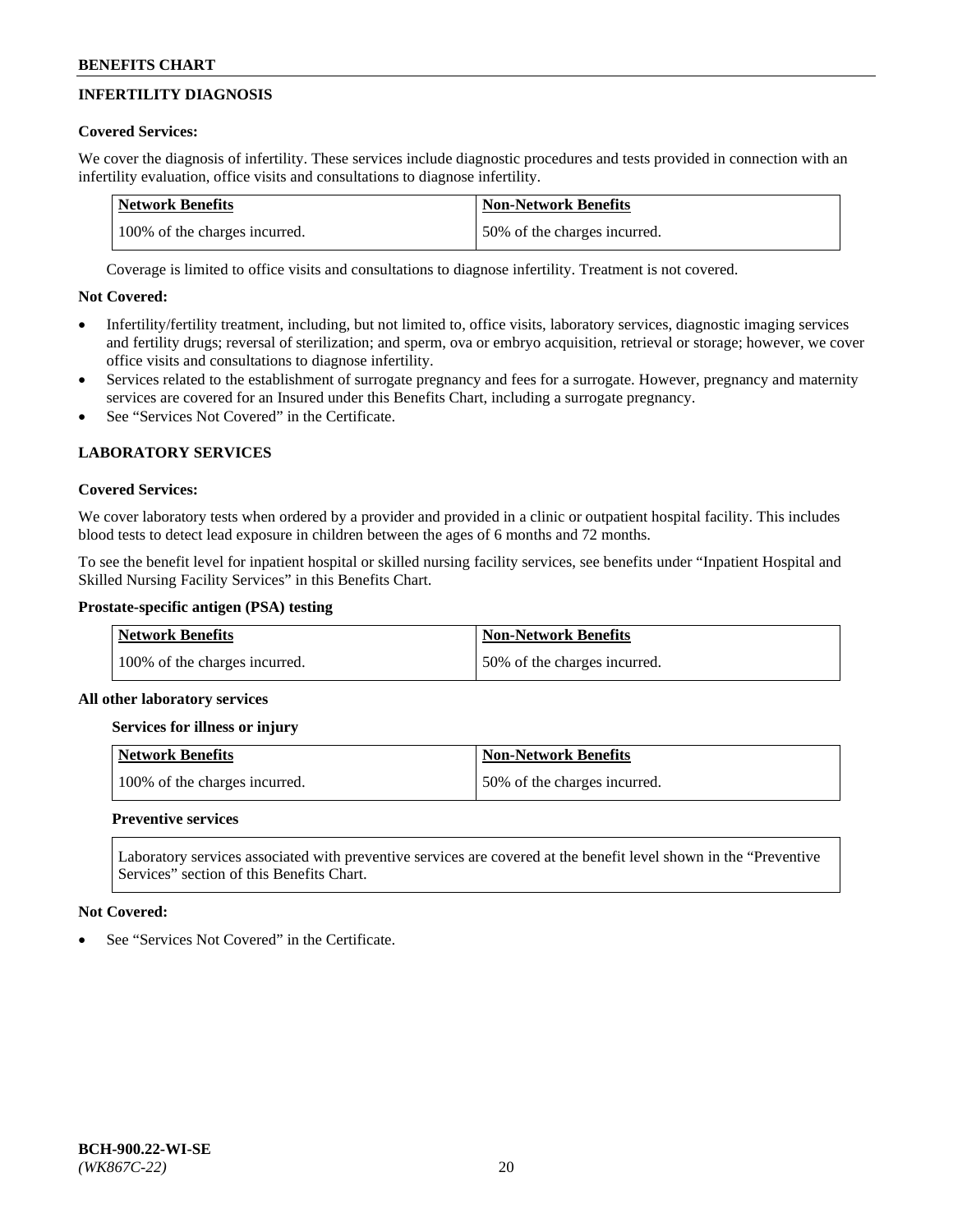# **MASTECTOMY RECONSTRUCTION BENEFIT**

# **Covered Services:**

We cover reconstruction of the breast on which the mastectomy has been performed; surgery and reconstruction of the other breast to produce symmetrical appearance, and prostheses and physical complications of all stages of mastectomy, including lymphedemas.

| <b>Network Benefits</b>                               | <b>Non-Network Benefits</b>                           |
|-------------------------------------------------------|-------------------------------------------------------|
| Coverage level is same as corresponding Network       | Coverage level is same as corresponding Non-Network   |
| Benefits, depending on type of service provided, such | Benefits, depending on type of service provided, such |
| as Office Visits for Illness or Injury, Inpatient or  | as Office Visits for Illness or Injury, Inpatient or  |
| <b>Outpatient Hospital Services.</b>                  | Outpatient Hospital Services.                         |

#### **Not Covered:**

See "Services Not Covered" in the Certificate.

# **MEDICATION THERAPY DISEASE MANAGEMENT PROGRAM**

#### **Covered Services:**

If you meet our criteria for coverage, you may qualify for our Medication Therapy Disease Management Program.

The program covers consultations with a designated Network pharmacist.

Covered services are based on established medical policies, which are subject to periodic review and modification by the medical directors. These medical policies (medical coverage criteria) are available by calling Member Services, or logging on to your "*my*HealthPartners" account at [healthpartners.com.](http://www.healthpartners.com/)

| Network Benefits                                            | <b>Non-Network Benefits</b> |
|-------------------------------------------------------------|-----------------------------|
| 100% of the charges incurred.<br>Deductible does not apply. | No coverage.                |

#### **Not Covered:**

See "Services Not Covered" in the Certificate.

# **OFFICE VISITS FOR ILLNESS OR INJURY**

#### **Covered Services:**

We cover the following when medically necessary: professional medical and surgical services and related supplies, including biofeedback, of physicians and other health care providers; blood and blood products (unless replaced) and blood derivatives.

We cover diagnosis and treatment of illness or injury to the eyes. Where contact or eye glass lenses are prescribed as medically necessary for the post-operative treatment of cataracts or for the treatment of aphakia, acute or chronic corneal pathology, or keratoconus, we cover the initial evaluation, lenses and fitting. Insureds must pay for lens replacement beyond the initial pair.

Services received via video, E-visit or telephone are covered under the "Telehealth/Telemedicine Services" section.

#### **Office visits**

| <b>Network Benefits</b>       | <b>Non-Network Benefits</b>  |
|-------------------------------|------------------------------|
| 100% of the charges incurred. | 50% of the charges incurred. |

**Convenience clinics**

| <b>Network Benefits</b>       | <b>Non-Network Benefits</b>   |
|-------------------------------|-------------------------------|
| 100% of the charges incurred. | 150% of the charges incurred. |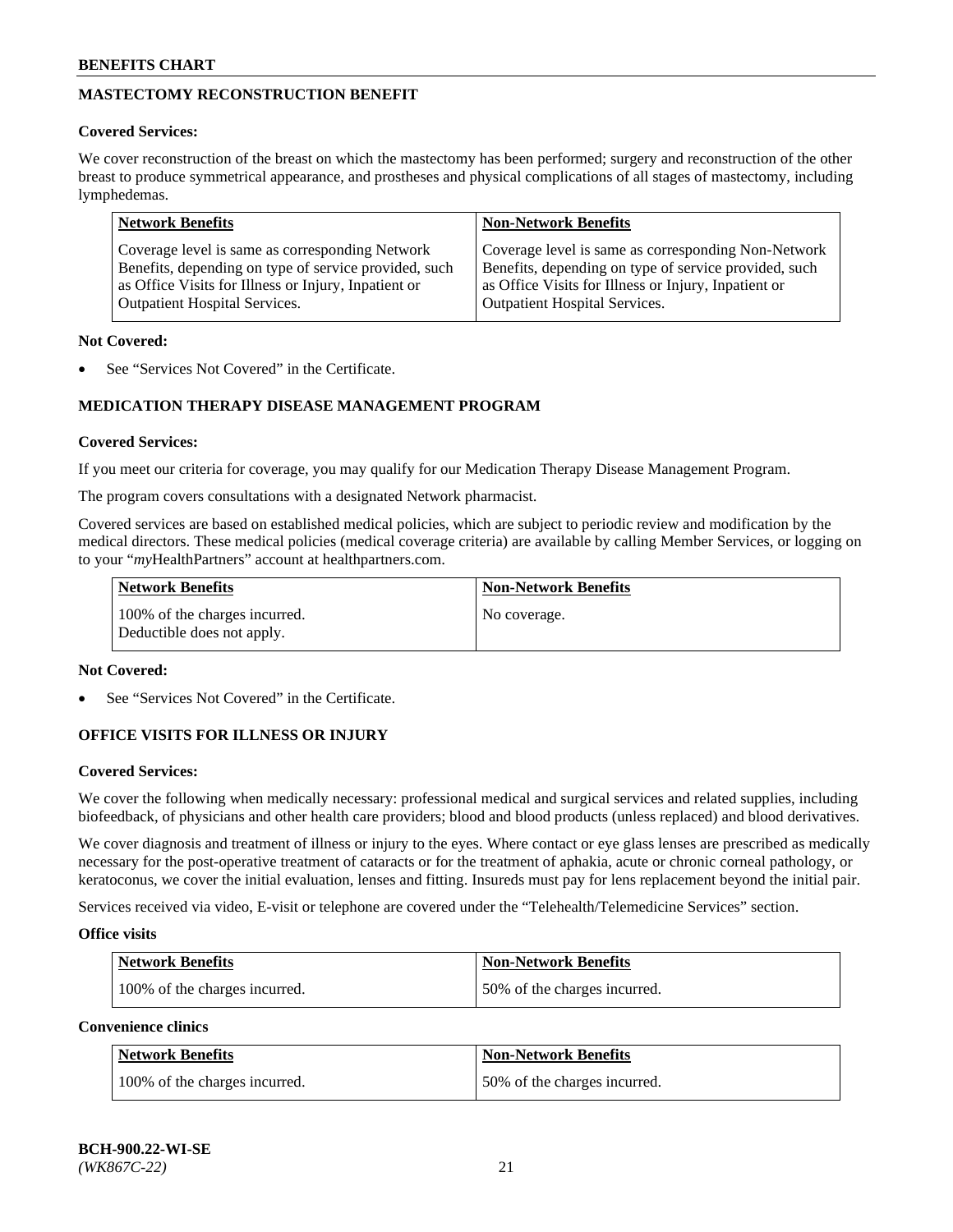#### **Injections administered in a physician's office, other than immunizations**

#### **Allergy injections**

| Network Benefits              | Non-Network Benefits         |
|-------------------------------|------------------------------|
| 100% of the charges incurred. | 50% of the charges incurred. |

#### **All other injections**

| <b>Network Benefits</b>       | <b>Non-Network Benefits</b>  |
|-------------------------------|------------------------------|
| 100% of the charges incurred. | 50% of the charges incurred. |

#### **Not Covered:**

- Court ordered treatment, except as described in this Benefits Chart. Any resulting court ordered treatment for mental health services will be subject to the Certificate's requirement for medical necessity.
- See "Services Not Covered" in the Certificate.

# **PEDIATRIC EYEWEAR**

# **Covered Services:**

We cover pediatric eyewear for children.

Routine eye exams are covered under the "Preventive Services" section.

| <b>Network Benefits</b>       | <b>Non-Network Benefits</b> |
|-------------------------------|-----------------------------|
| 100% of the charges incurred. | No coverage.                |

#### **Limitations:**

- Coverage under this provision will continue until the end of the month in which the child turns age 19.
- Limited to one of the following per calendar year:
	- o one pair of eyeglasses including one set of prescription lenses, frames from our designated eyewear collection and anti-scratch coating; or
	- o one pair of non-disposable contact lenses; or
	- o a one-year supply of disposable contact lenses.
- Contact lens fittings are limited to two per calendar year.

# **Not Covered:**

- Frames that are not included in our designated eyewear collection. However, one pair of lenses will be covered if an Insured chooses frames outside our designated eyewear collection.
- More than one pair of lenses or frames or non-disposable contacts per calendar year, regardless of the reason. This includes replacement of eyeglasses or contact lenses due to loss, breakage, theft, or change in prescription.
- Safety glasses or goggles for sports or vocational reasons.
- Upgrades including, but not limited to, UV protection and no-line multifocal lenses.
- See "Services Not Covered" in the Certificate.

# **PHYSICAL THERAPY, OCCUPATIONAL THERAPY, SPEECH THERAPY AND OTHER SPECIFIED THERAPIES**

# **Covered Services:**

We cover the following physical therapy, occupational therapy and speech therapy services:

- Medically necessary rehabilitative care to correct the effects of illness or injury.
- Habilitative care rendered for congenital, developmental or medical conditions which have significantly limited the successful initiation of normal speech and normal motor development.

Massage therapy which is performed in conjunction with other treatment/modalities by a physical or occupational therapist is part of a prescribed treatment plan and is not billed separately is covered.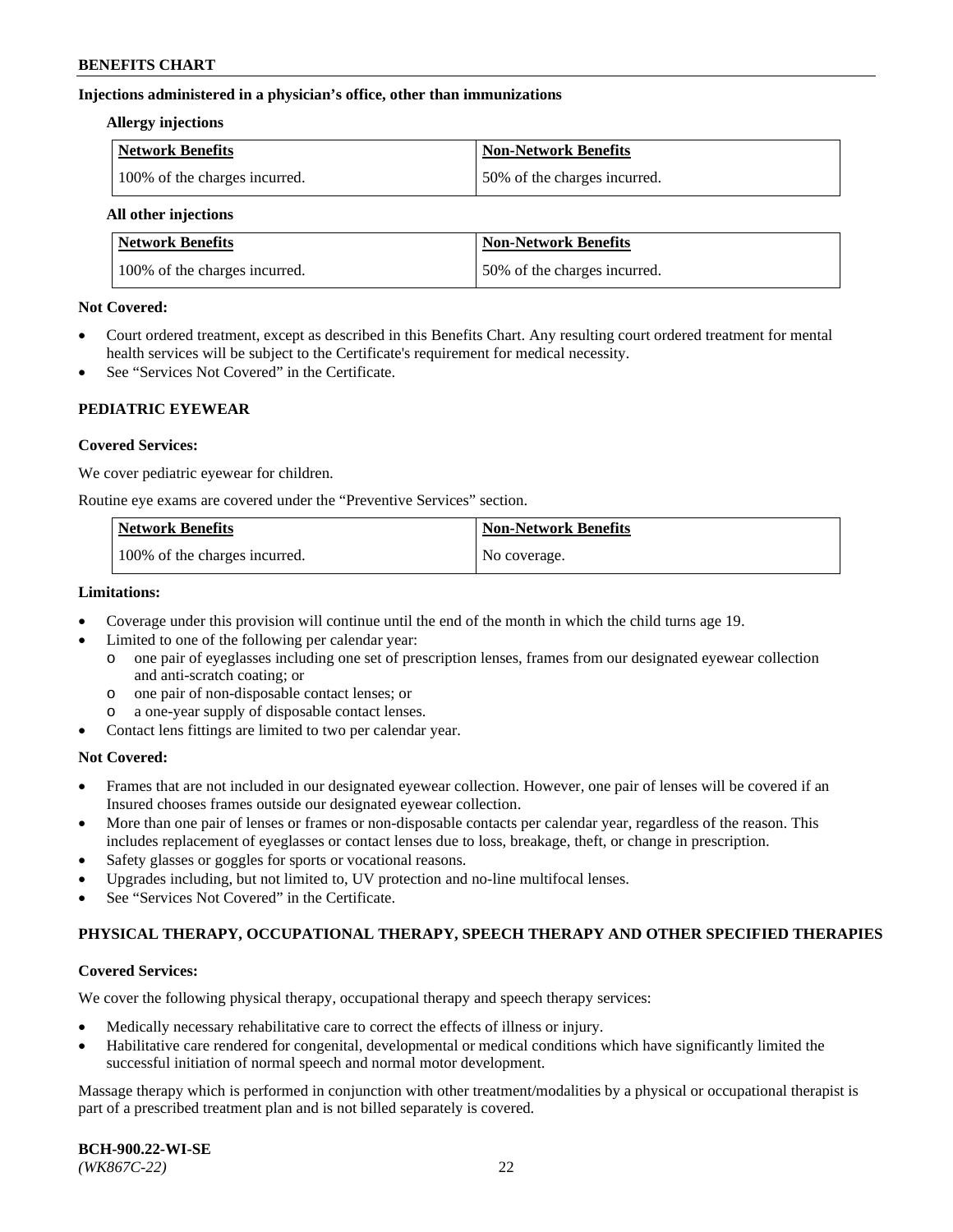We cover services provided in a clinic. To see the benefit level for inpatient hospital or skilled nursing facility services, see benefits under "Inpatient Hospital and Skilled Nursing Facility Services".

# **Rehabilitative care**

| <b>Network Benefits</b>                                                                       | <b>Non-Network Benefits</b>                                                                   |
|-----------------------------------------------------------------------------------------------|-----------------------------------------------------------------------------------------------|
| 100% of the charges incurred.                                                                 | 50% of the charges incurred.                                                                  |
| Physical, Occupational and Speech Therapy are<br>limited to 20 visits each per calendar year. | Physical, Occupational and Speech Therapy are<br>limited to 20 visits each per calendar year. |

#### **In addition to the services provided above, we cover a minimum of:**

- 20 visits per calendar year for pulmonary rehabilitation.
- 36 visits per calendar year for cardiac rehabilitation.
- 30 visits per calendar year for post-cochlear implant aural therapy.
- 20 visits per calendar year for cognitive rehabilitation.

The maximum number of visits is combined for Network Benefits and Non-Network Benefits.

# **Habilitative services**

| <b>Network Benefits</b>                                                                       | <b>Non-Network Benefits</b>                                                                   |
|-----------------------------------------------------------------------------------------------|-----------------------------------------------------------------------------------------------|
| 100% of the charges incurred.                                                                 | 50% of the charges incurred.                                                                  |
| Physical, Occupational and Speech Therapy are<br>limited to 20 visits each per calendar year. | Physical, Occupational and Speech Therapy are<br>limited to 20 visits each per calendar year. |

The maximum number of visits is combined for Network Benefits and Non-Network Benefits.

# **Not Covered:**

- Massage therapy for the purpose of comfort or convenience of the Insured.
- See "Services Not Covered" in the Certificate.

# **PRE-DIABETES DISEASE MANAGEMENT PROGRAM**

# **Covered Services:**

If you meet criteria for coverage, you may qualify for the Pre-Diabetes Disease Management Program through Omada Health. The program covers group health coaching which focuses on weight loss, exercise, behavior modification and health education at select locations determined by the plan.

| <b>Network Benefits</b>                                     | <b>Non-Network Benefits</b> |
|-------------------------------------------------------------|-----------------------------|
| 100% of the charges incurred.<br>Deductible does not apply. | Not applicable.             |

# **Not Covered:**

See "Services Not Covered" in the Certificate.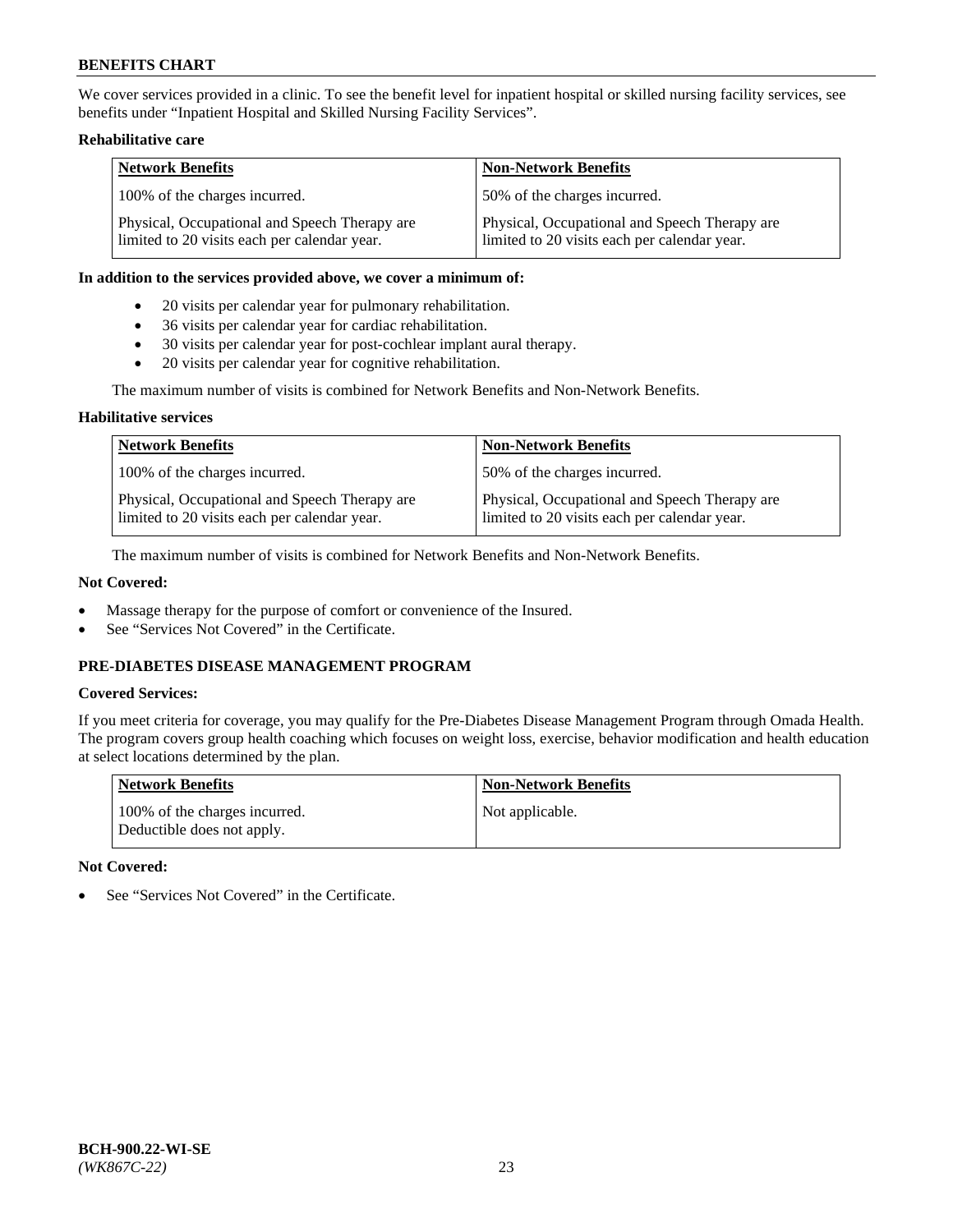# **PRESCRIPTION DRUG SERVICES**

#### **Covered Services:**

We cover prescription drugs and medications that can be self-administered or are administered in a physician's office.

We will refill a prescription for eye drops covered under this Benefits Chart if the Insured requests a refill and the original prescription specified that additional quantities would be needed, providing the refill request does not exceed the quantities needed, and the following conditions are met:

- If the Insured requests a 30-day refill supply, the request must be made between 22 and 30 days of the later of (a) the original date that the prescription was distributed to the Insured or (b) the date that the most recent refill was distributed to the Insured; or
- If the Insured requests a 90-day refill supply, the request must be made between 67 and 90 days of the later of (a) the original date that the prescription was distributed to the Insured or (b) the date that the most recent refill was distributed to the Insured.

#### **For Network Benefits, drugs and medications must be obtained at a Network pharmacy.**

#### **If a copayment is required, you must pay one copayment for each 31-day supply, or portion thereof.**

# **Outpatient drugs (except as specified below)Drugs on the Preventive Drug List**

| <b>Network Benefits</b>                                                                                                                   | <b>Non-Network Benefits</b>  |
|-------------------------------------------------------------------------------------------------------------------------------------------|------------------------------|
| Generic formulary drugs on the Preventive Drug List<br>are covered at 100% of the charges incurred.                                       | 50% of the charges incurred. |
| Brand name formulary drugs on the Preventive Drug<br>List are covered at 100% of the charges incurred,<br>subject to a copayment of \$60. |                              |
| In no event will your cost for a formulary insulin drug<br>exceed \$25.                                                                   |                              |
| Deductible does not apply.                                                                                                                |                              |

# **All other drugs**

| <b>Network Benefits</b>                                                                       | <b>Non-Network Benefits</b>  |
|-----------------------------------------------------------------------------------------------|------------------------------|
| All other formulary drugs are covered at 100% of the<br>charges incurred. Deductible applies. | 50% of the charges incurred. |
| Non-formulary drugs are covered at 80% of the charges<br>incurred. Deductible applies.        |                              |

**Oral chemotherapy drugs** are included on the specialty drug list. However, you pay the applicable outpatient drug benefit. As required by Wisconsin law, you will not pay higher cost sharing (deductible, copayment or coinsurance) for orally administered chemotherapy drugs than you pay for injected or intravenously administered chemotherapy drugs.

#### **Mail order drugs**

| <b>Network Benefits</b>                                                                                                                                                                                                                                 | <b>Non-Network Benefits</b>                                                                                                |
|---------------------------------------------------------------------------------------------------------------------------------------------------------------------------------------------------------------------------------------------------------|----------------------------------------------------------------------------------------------------------------------------|
| For your convenience, you may also get up to a<br>93-day supply of outpatient prescription drugs that<br>can be self-administered through the designated mail<br>order service.<br>Specialty drugs are not available through the mail<br>order service. | Mail order drugs are only available through the<br>designated mail order service.<br>See Network Mail Order Drugs Benefit. |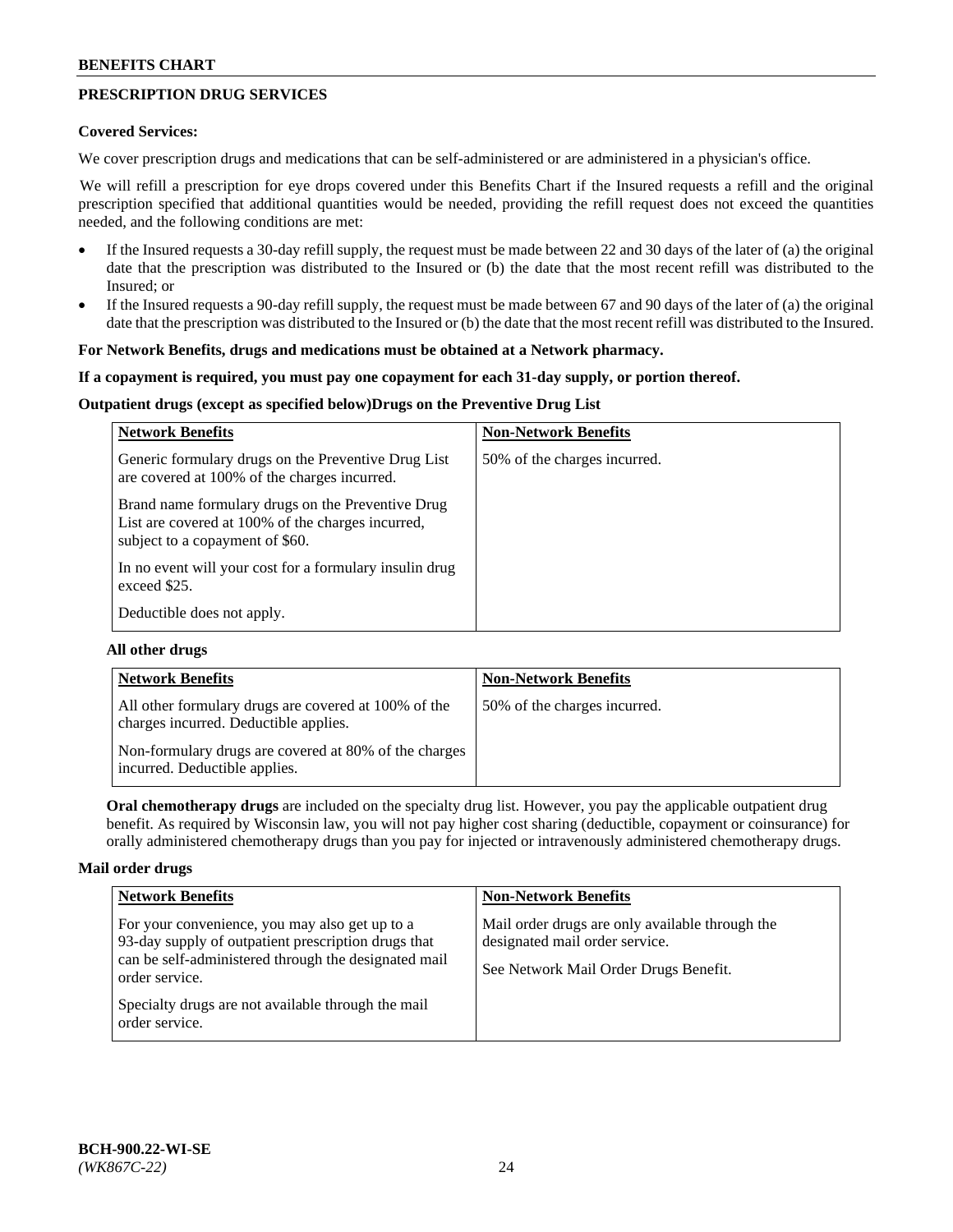# **Specialty drugs that are self-administered**

| <b>Network Benefits</b>                                                                                              | <b>Non-Network Benefits</b> |
|----------------------------------------------------------------------------------------------------------------------|-----------------------------|
| 100% of the charges incurred.                                                                                        | No coverage.                |
| Specialty drugs are limited to drugs on the<br>specialty drug list and must be obtained from a<br>designated vendor. |                             |

**Oral chemotherapy drugs** are included on the specialty drug list. However, you pay the applicable outpatient drug benefit. As required by Wisconsin law, you will not pay higher cost sharing (deductible, copayment or coinsurance) for orally administered chemotherapy drugs than you pay for injected or intravenously administered chemotherapy drugs.

#### **Tobacco cessation drugs. All FDA approved tobacco cessation drugs are covered.**

| Network Benefits                                            | <b>Non-Network Benefits</b>   |
|-------------------------------------------------------------|-------------------------------|
| 100% of the charges incurred.<br>Deductible does not apply. | 150% of the charges incurred. |

# **Contraceptive drugs**

| <b>Network Benefits</b>                                                                                                                                         | <b>Non-Network Benefits</b>  |
|-----------------------------------------------------------------------------------------------------------------------------------------------------------------|------------------------------|
| 100% of the charges incurred for formulary drugs.<br>Deductible does not apply.                                                                                 | 50% of the charges incurred. |
| If a physician requests that a non-formulary<br>contraceptive drug be dispensed as written, the drug<br>will be covered at 100%, not subject to the deductible. |                              |

**ACA preventive medications.** We cover preventive medications currently recommended by USPSTF with an A or B rating if they are prescribed by your medical provider and they are listed on our Commercial ACA Preventive Drug List. Preventive medications are subject to periodic review and modification. Changes would be effective in accordance with the federal rules and reflected in our current medical coverage criteria for preventive care services.

| <b>Network Benefits</b>                                     | <b>Non-Network Benefits</b>  |
|-------------------------------------------------------------|------------------------------|
| 100% of the charges incurred.<br>Deductible does not apply. | 50% of the charges incurred. |

# **Limitations:**

- Certain drugs may require prior authorization as indicated on the formulary. HealthPartners may require prior authorization for the drug and also the site where the drug will be provided. Certain drugs are subject to our utilization review process and quantity limits.
- Certain non-formulary drugs require prior authorization. In addition, certain drugs may be subject to any quantity limits applied as part of our trial program. The trial drug program applies to new prescriptions for certain drugs which have high toxicity, low tolerance, high costs and/or high potential for waste. Trial drugs are indicated on the formulary and/or the specialty drug list. Your first fill of a trial drug may be limited to less than a month supply. If the drug is well tolerated and effective, you will receive the remainder of your first month supply.
- If an Insured requests a brand name drug when there is a generic equivalent, the brand name drug will be covered up to the charge that would apply to the generic drug, minus any required copayment. If a physician request that a brand name drug be dispensed as written, the drug will be paid at the non-formulary benefit.
- We may require insureds to try over-the-counter (OTC) drug alternatives before approving more costly formulary prescription drugs.
- Unless otherwise specified in the "Prescription Drug Services" section, you may receive up to a 31-day supply per prescription.
- A 93-day supply will be covered and dispensed only at pharmacies that participate in our extended day supply program.
- New prescriptions to treat certain chronic conditions are limited to a 31-day supply.
- No more than a 31-day supply of specialty drugs will be covered and dispensed at a time, unless it is a manufacturer supplied drug that cannot be split that supplies the insured with more than a 31-day supply.

**BCH-900.22-WI-SE**  *(WK867C-22)* 25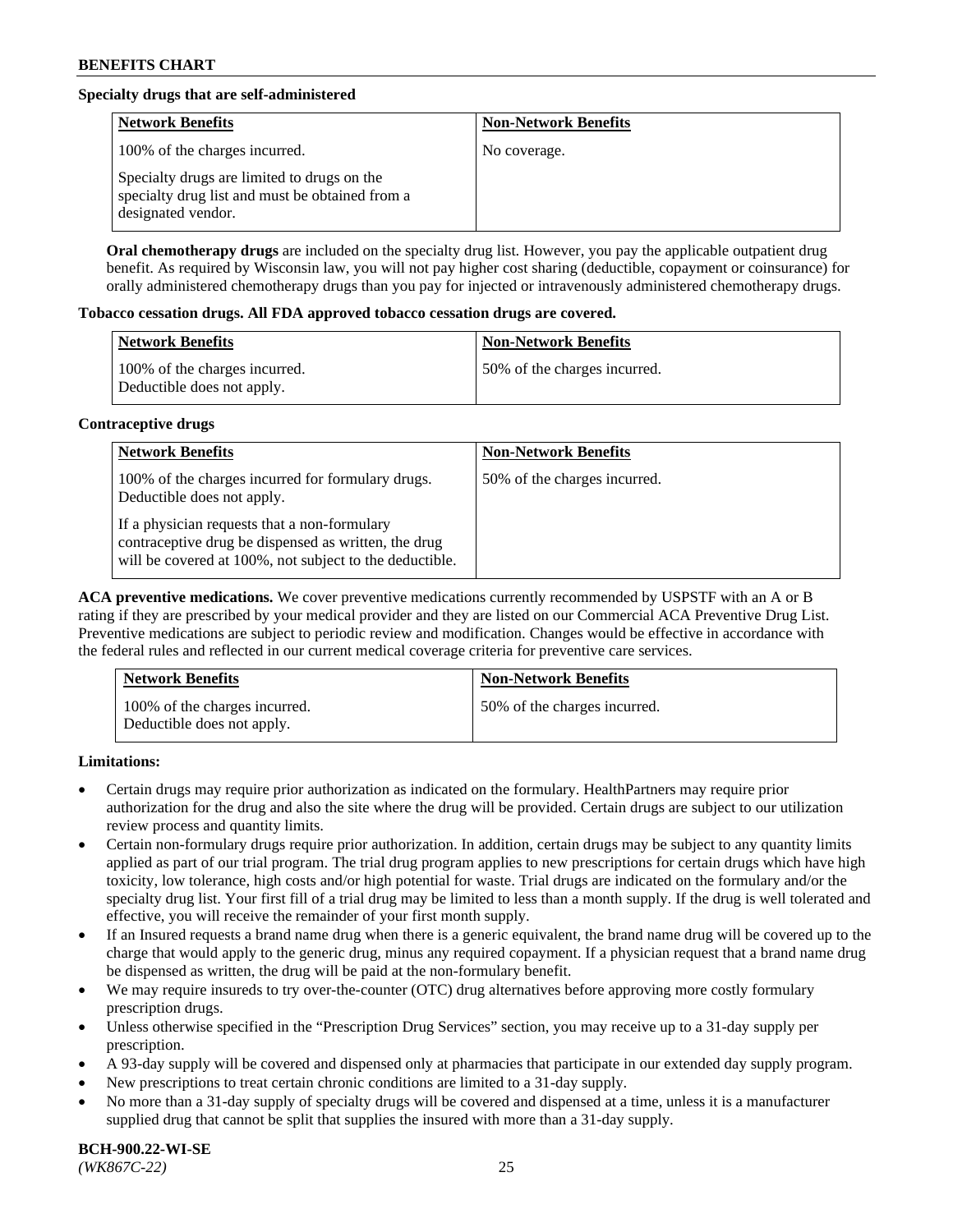**Not Covered:**Replacement of prescription drugs, medications, equipment and supplies due to loss, damage or theft.

- Nonprescription (over-the-counter) drugs or medications, including, but not limited to, vitamins, supplements, homeopathic remedies, and non-FDA approved drugs, unless listed on the formulary and prescribed by a physician or legally authorized health care provider under applicable state and federal law. This exclusion does not include over-thecounter contraceptives for women as allowed under the Affordable Care Act when the Insured obtains a prescription for the item. In addition, if the Insured obtains a prescription, this exclusion does not include aspirin to prevent cardiovascular disease for men and women of certain ages; folic acid supplements for women who may become pregnant; fluoride chemoprevention supplements for children without fluoride in their water source; and iron supplements for children ages 6-12 months who are at risk for anemia.
- All drugs for the treatment of sexual dysfunction.
- All drugs for the treatment of growth deficiency.
- Fertility drugs.
- Medical cannabis.
- Drugs on the Excluded Drug List. The Excluded Drug List includes select drugs within a therapy class that are not eligible for coverage. This includes drugs that may be excluded for certain indications. The Excluded Drug List is available at [healthpartners.com.](http://www.healthpartners.com/)
- Drugs that are newly approved by the FDA until they are reviewed and approved by HealthPartners Pharmacy and Therapeutics Committee.
- Medical devices approved by the FDA will not be covered under the "Prescription Drug Services" section unless they are on our formulary. Covered medical devices are generally submitted and reimbursed under your medical benefits.
- See "Services Not Covered" in the Certificate.

# **PREVENTIVE SERVICES**

#### **Applicable Definitions:**

**Routine Preventive Services** are routine health care services that include screenings, check-ups and counseling to prevent illness, disease or other health problems before symptoms occur.

**Diagnostic Services** are services to help a provider understand your symptoms, diagnose illness and decide what treatment may be needed. They may be the same services that are listed as preventive services, but they are being used as diagnostic services. Your provider will determine if these services are preventive or diagnostic. These services are not preventive if received as part of a visit to diagnose, manage or maintain an acute or chronic medical condition, illness or injury. When that occurs, unless otherwise indicated below, standard deductibles, copayments or coinsurance apply.

# **Covered Services:**

We cover preventive services that meet any of the requirements under the Affordable Care Act (ACA) shown in the bulleted items below. These preventive services are covered at 100% under the Network Benefits with no deductible, copayments or coinsurance. (If a preventive service is not required by the ACA and it is covered at a lower benefit level, it will be specified below.) Preventive benefits mandated under the ACA are subject to periodic review and modification. Changes would be effective in accordance with the federal rules. Preventive services mandated by the ACA include:

- Evidence-based items or services that have in effect a rating of A or B in the current recommendations of the United States Preventive Services Task Force with respect to the individual;
- Immunizations for routine use in children, adolescents, and adults that have in effect a recommendation from the Advisory Committee on Immunization Practices of the Centers for Disease Control and Prevention with respect to the individual;
- With respect to infants, children, and adolescents, evidence-informed preventive care and screenings provided for in comprehensive guidelines supported by the Health Resources and Services Administration; and
- With respect to women, preventive care and screenings provided for in comprehensive guidelines supported by the Health Resources and Services Administration.

Covered services are based on established medical policies, which are subject to periodic review and modification by the medical or dental directors. These medical policies (medical coverage criteria) are available by calling Member Services, or logging on to your "*my*HealthPartners" account at [healthpartners.com.](https://www.healthpartners.com/hp/index.html)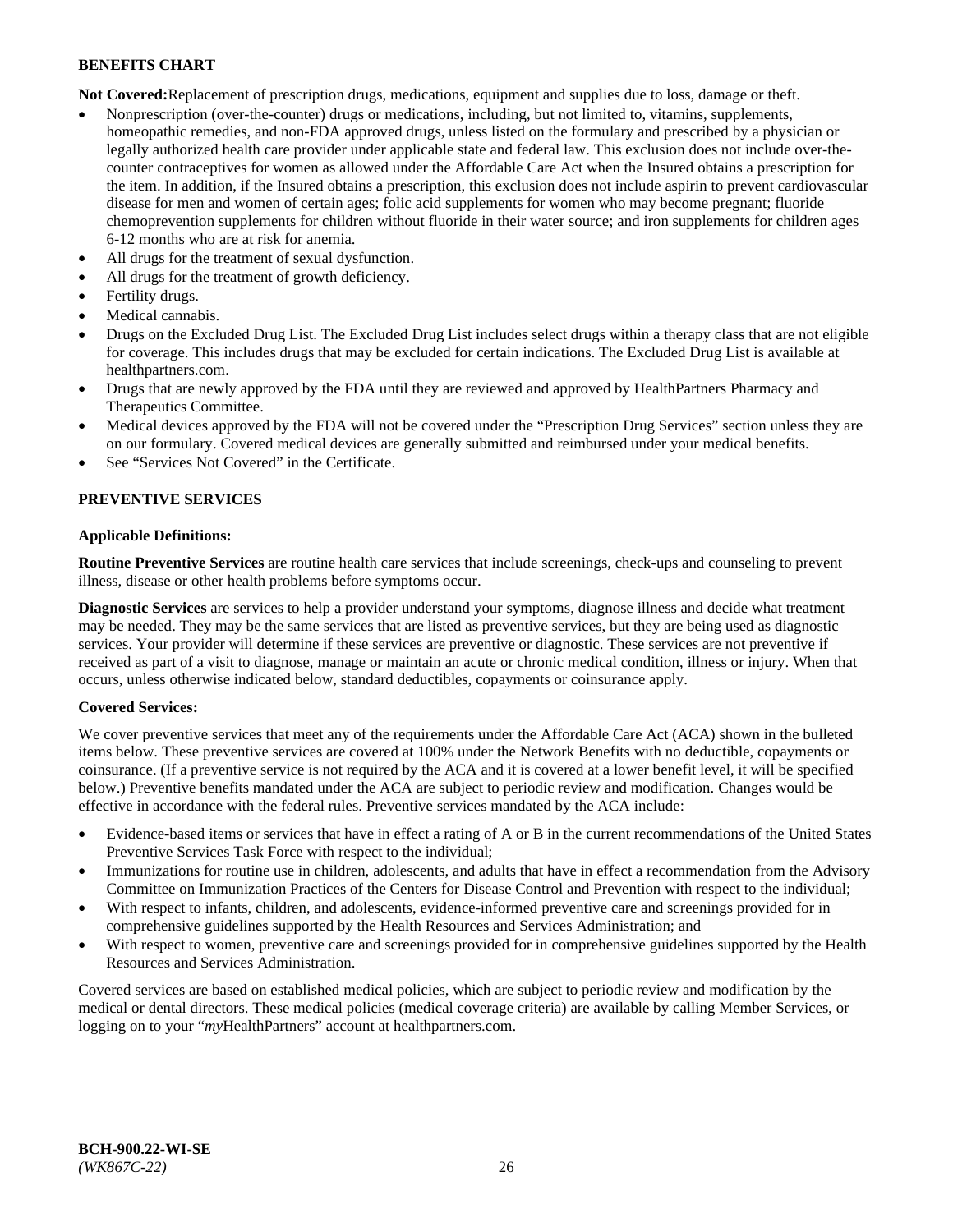# **ACA and state mandated preventive services are covered as follows:**

**Routine health exams and periodic health assessments.** A physician or health care provider will counsel you as to how often health assessments are needed based on age, sex and health status. This includes screening and counseling for tobacco cessation and all FDA approved tobacco cessation medications including over-the-counter drugs (as shown in the Prescription Drug Services section).

| <b>Network Benefits</b>                                     | <b>Non-Network Benefits</b>   |
|-------------------------------------------------------------|-------------------------------|
| 100% of the charges incurred.<br>Deductible does not apply. | 150% of the charges incurred. |

**Child health supervision services.** This includes pediatric preventive services such as newborn screenings, appropriate immunizations, developmental assessments and laboratory services appropriate to the age of the child from birth to 72 months and appropriate immunizations to age 18.

| <b>Network Benefits</b>                                     | <b>Non-Network Benefits</b>  |
|-------------------------------------------------------------|------------------------------|
| 100% of the charges incurred.<br>Deductible does not apply. | 50% of the charges incurred. |

#### **Routine prenatal care and exams**

| <b>Network Benefits</b>                                     | <b>Non-Network Benefits</b>  |
|-------------------------------------------------------------|------------------------------|
| 100% of the charges incurred.<br>Deductible does not apply. | 50% of the charges incurred. |

**Routine postnatal care.** This includes health exams, assessments, education and counseling relating to the period immediately after childbirth.

| <b>Network Benefits</b>                                     | <b>Non-Network Benefits</b>  |
|-------------------------------------------------------------|------------------------------|
| 100% of the charges incurred.<br>Deductible does not apply. | 50% of the charges incurred. |

**Routine screening procedures for cancer.** This includes colorectal screening and other cancer screenings recommended by the USPSTF with an A or B rating. Women's preventive health services below describe additional routine screening procedures for cancer.

| <b>Network Benefits</b>                                     | <b>Non-Network Benefits</b>   |
|-------------------------------------------------------------|-------------------------------|
| 100% of the charges incurred.<br>Deductible does not apply. | 150% of the charges incurred. |

**Professional voluntary family planning services.** This includes services to prevent or delay a pregnancy, including counseling and education. Services must be provided by a licensed provider.

| <b>Network Benefits</b>                                     | <b>Non-Network Benefits</b>  |
|-------------------------------------------------------------|------------------------------|
| 100% of the charges incurred.<br>Deductible does not apply. | 50% of the charges incurred. |

# **Adult immunizations**

| Network Benefits                                            | <b>Non-Network Benefits</b>  |
|-------------------------------------------------------------|------------------------------|
| 100% of the charges incurred.<br>Deductible does not apply. | 50% of the charges incurred. |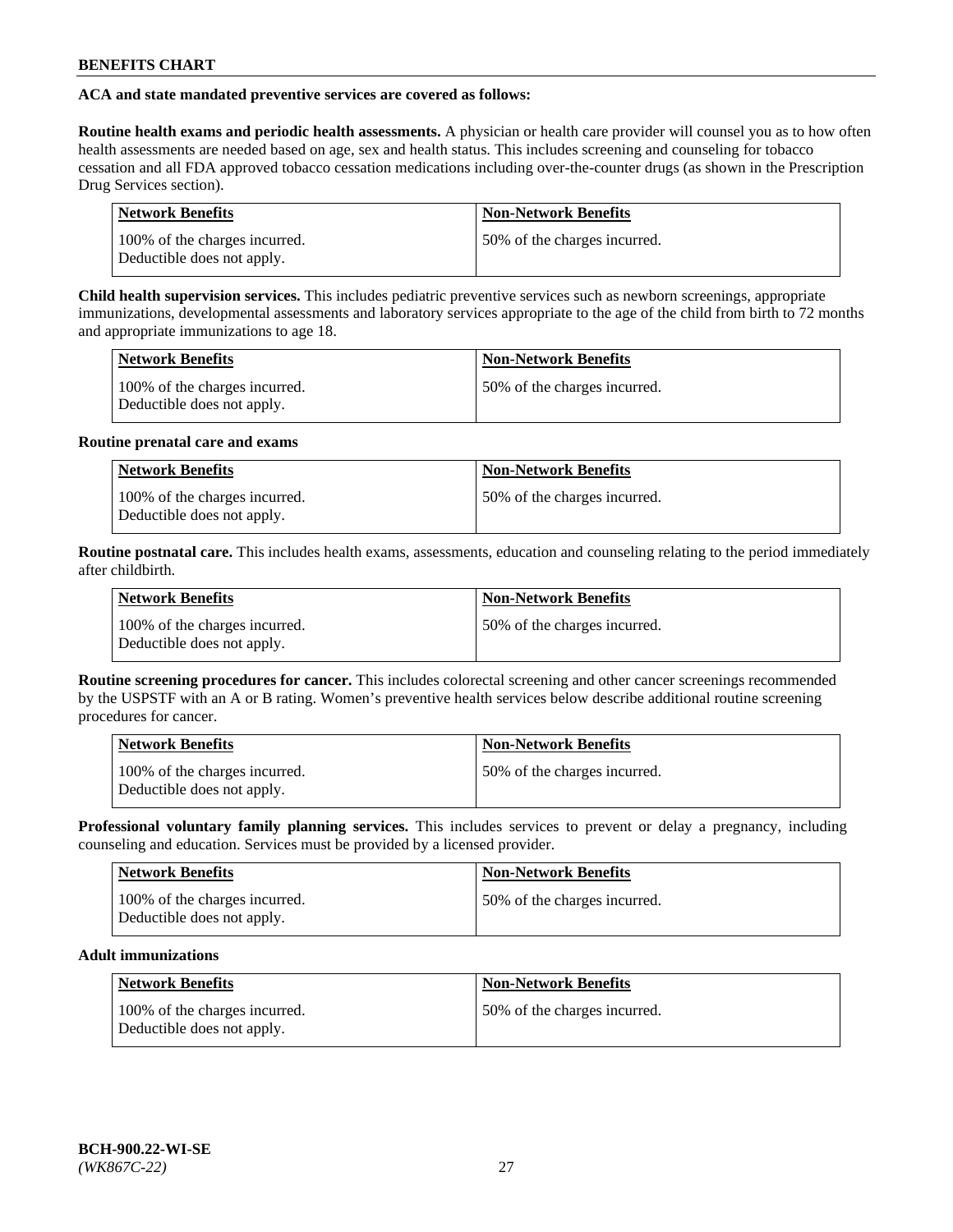**Women's preventive health services.** This includes mammograms, screenings for cervical cancer (pap smears), breast pumps, human papillomavirus (HPV) testing, counseling for sexually transmitted infections, counseling and screening for human immunodeficiency virus (HIV), and all FDA approved contraceptive methods as prescribed by a doctor, sterilization procedures, education and counseling (see the Prescription Drug Services section for coverage of oral contraceptive drugs). We also provide genetic screening for BRCA if someone in your family has the gene or you have a diagnosis of cancer.

The U.S. Preventive Services Task Force (USPSTF) recommends screening mammography, with or without clinical breast examination (CBE), every 1-2 years for women aged 40 and older. For women age 50 and older, we cover an annual mammogram.

| <b>Network Benefits</b>                                     | <b>Non-Network Benefits</b>  |
|-------------------------------------------------------------|------------------------------|
| 100% of the charges incurred.<br>Deductible does not apply. | 50% of the charges incurred. |

**Obesity screening and management.** We cover obesity screening and counseling for all ages during a routine preventive care exam. If you are age 18 or older and have a body mass index of 30 or more, we also cover intensive obesity management to help you lose weight. Your primary care doctor can coordinate these services.

| Network Benefits                                            | <b>Non-Network Benefits</b>  |
|-------------------------------------------------------------|------------------------------|
| 100% of the charges incurred.<br>Deductible does not apply. | 50% of the charges incurred. |

**In addition to any ACA or state mandated preventive services referenced above, we cover the following eligible services:**

#### **Routine eye and hearing exams**

| <b>Network Benefits</b>                                     | <b>Non-Network Benefits</b>  |
|-------------------------------------------------------------|------------------------------|
| 100% of the charges incurred.<br>Deductible does not apply. | 50% of the charges incurred. |

**Ovarian cancer surveillance test for women who are at risk.** "At risk for ovarian cancer" means (1) having a family history that includes any of the following: one or more first-degree or second-degree relatives with ovarian cancer, clusters of female relatives with breast cancer or nonpolyposis colorectal cancer; or (2) testing positive for BRCA1 or BRCA2 mutations. "Surveillance test for ovarian cancer" means annual screening using CA-125 serum tumor marker testing, transvaginal ultrasound, pelvic examination or other proven ovarian screening tests currently being evaluated by the federal Food and Drug Administration or by the National Cancer Institute.

| <b>Network Benefits</b>                               | <b>Non-Network Benefits</b>                           |
|-------------------------------------------------------|-------------------------------------------------------|
| Coverage level is same as corresponding Network       | Coverage level is same as corresponding Non-Network   |
| Benefits, depending on type of service provided, such | Benefits, depending on type of service provided, such |
| as Diagnostic Imaging Services, Laboratory Services   | as Diagnostic Imaging Services, Laboratory Services   |
| or Office Visits for Illness or Injury, or Preventive | or Office Visits for Illness or Injury, or Preventive |
| Services.                                             | Services.                                             |

**Peak flow meters for Insureds diagnosed with asthma.** Must be prescribed by a licensed provider.

| <b>Network Benefits</b>                                     | <b>Non-Network Benefits</b>  |
|-------------------------------------------------------------|------------------------------|
| 100% of the charges incurred.<br>Deductible does not apply. | 50% of the charges incurred. |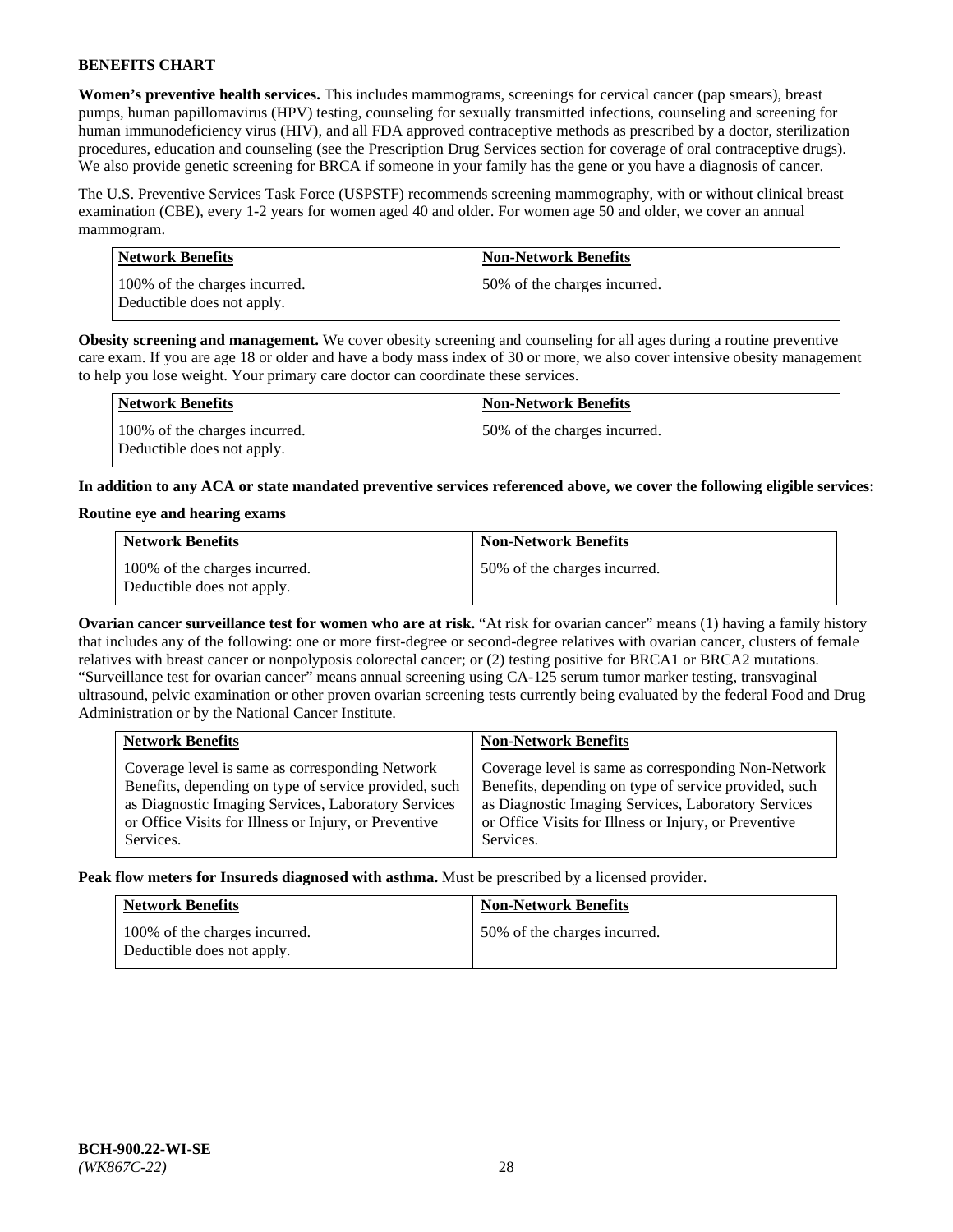**Glucose meters prescribed by a licensed provider** (other than continuous glucose monitoring systems which are covered under the "Diabetic Equipment and Supplies" section in this Benefits Chart)

| <b>Network Benefits</b>                                                                        | <b>Non-Network Benefits</b>  |
|------------------------------------------------------------------------------------------------|------------------------------|
| 100% of the charges incurred.<br>Deductible does not apply.                                    | 50% of the charges incurred. |
| Glucose meters are limited to meters on the formulary<br>and must be obtained from a pharmacy. |                              |

#### **Retinopathy screening for Insureds diagnosed with diabetes**

| <b>Network Benefits</b>                                     | <b>Non-Network Benefits</b>  |
|-------------------------------------------------------------|------------------------------|
| 100% of the charges incurred.<br>Deductible does not apply. | 50% of the charges incurred. |

#### **Hemoglobin A1C testing for Insureds diagnosed with diabetes**

| <b>Network Benefits</b>                                     | <b>Non-Network Benefits</b>  |
|-------------------------------------------------------------|------------------------------|
| 100% of the charges incurred.<br>Deductible does not apply. | 50% of the charges incurred. |

#### **International normalized ratio (INR) testing for Insureds diagnosed with liver disease and/or bleeding disorders**

| <b>Network Benefits</b>                                     | <b>Non-Network Benefits</b>  |
|-------------------------------------------------------------|------------------------------|
| 100% of the charges incurred.<br>Deductible does not apply. | 50% of the charges incurred. |

#### **Low-density lipoprotein (LDL) testing for Insureds diagnosed with heart disease**

| <b>Network Benefits</b>                                     | <b>Non-Network Benefits</b>  |
|-------------------------------------------------------------|------------------------------|
| 100% of the charges incurred.<br>Deductible does not apply. | 50% of the charges incurred. |

**Limitations:**Services are not preventive if received as part of a visit to diagnose, manage or maintain an acute or chronic medical condition, illness or injury. When that occurs, unless otherwise indicated above, standard deductibles, copayments or coinsurance apply.

#### **Not Covered:**

See "Services Not Covered" in the Certificate.

# **TELEHEALTH/TELEMEDICINE SERVICES**

#### **Definitions:**

**Telehealth, Telemedicine, or Virtual Care.** This is a means of communication between a health care professional and a patient. This includes the use of secure electronic information, imaging, and communication technologies, including:

- interactive audio or audio-video
- interactive audio with store-and-forward technology
- chat-based and email-based systems
- physician-to-physician consultation
- patient education
- data transmission
- data interpretation
- digital diagnostics (algorithm-enabled diagnostic support)
- digital therapeutics (the use of personal health devices and sensors, either alone or in combination with conventional drug therapies, for disease prevention and management)

**BCH-900.22-WI-SE**  *(WK867C-22)* 29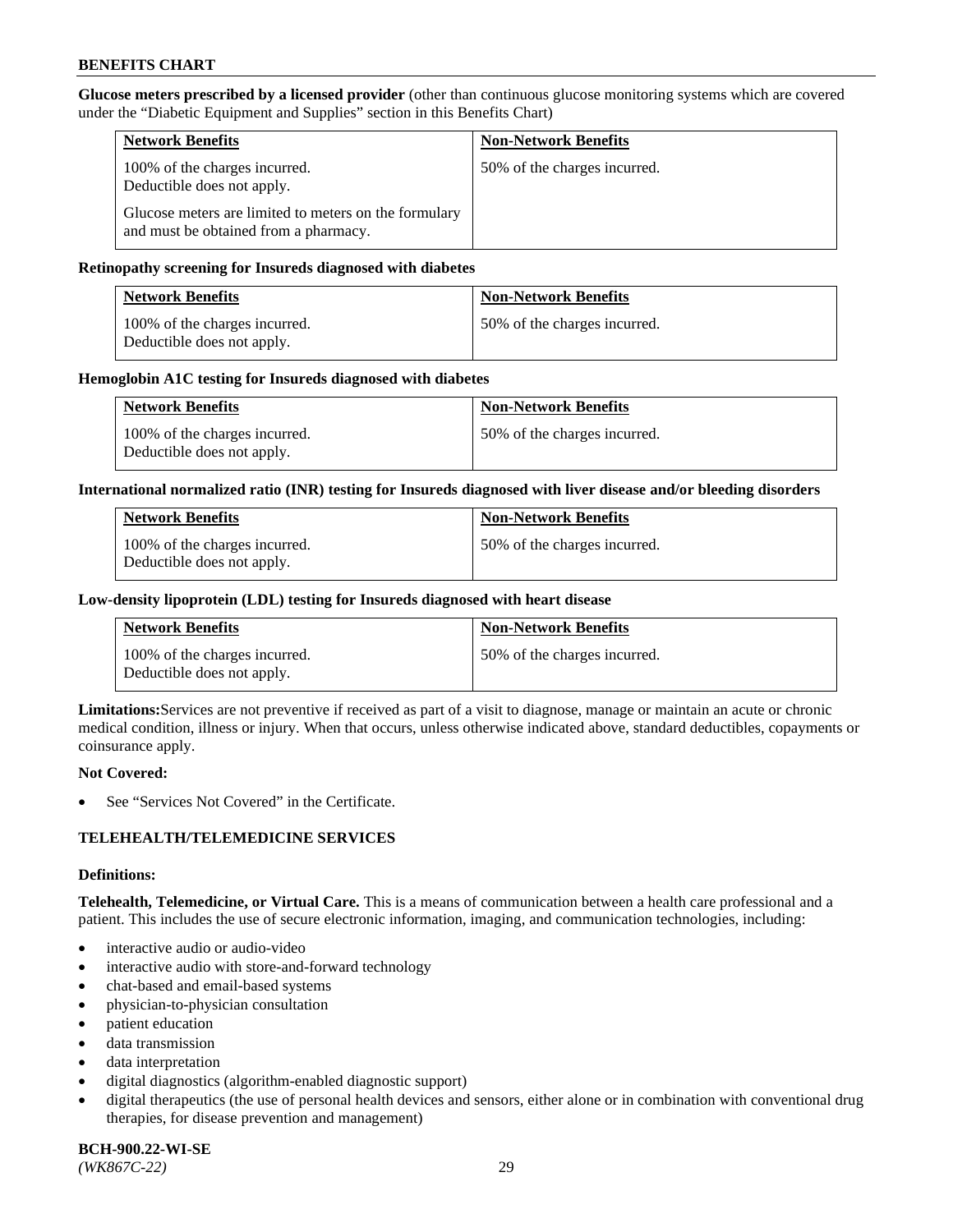Services can be delivered:

Synchronously: the patient and health care professional are engaging with one another at the same time; or Asynchronously: the patient and health care professional engage with each other at different points in time.

**Telephone Visits.** Live, synchronous, interactive encounters over the telephone between a patient and a healthcare provider.

**E-visit or chat-based visits.** Asynchronous online or mobile app encounters to discuss a patient's personal health information, vital signs, and other physiologic data or diagnostic images. The healthcare provider reviews and delivers a consultation, diagnosis, prescription or treatment plan after reviewing the patient's visit information.

**Virtuwell®.** This is an online service for you to receive a diagnosis and treatment for certain conditions, such as a cold, flu, ear pain and sinus infections. You may access the Virtuwell website at [virtuwell.com.](https://www.virtuwell.com/)

**Video Visits.** Live, synchronous, interactive encounters using secure web-based video between a patient and a healthcare provider.

#### **Covered Services:**

The Plan covers the following methods of receiving care for services that would be eligible under the Plan if the service were provided in person.

#### **Scheduled telephone visits**

| <b>Network Benefits</b>       | <b>Non-Network Benefits</b>  |
|-------------------------------|------------------------------|
| 100% of the charges incurred. | 50% of the charges incurred. |

#### **E-visits**

#### **Access to online care through Virtuwell at [virtuwell.com](https://www.virtuwell.com/)**

| Network Benefits              | <b>Non-Network Benefits</b> |
|-------------------------------|-----------------------------|
| 100% of the charges incurred. | Not applicable.             |

#### **All other E-visits**

| <b>Network Benefits</b>       | <b>Non-Network Benefits</b>  |
|-------------------------------|------------------------------|
| 100% of the charges incurred. | 50% of the charges incurred. |

#### **Video visits**

| <b>Network Benefits</b>                                      | <b>Non-Network Benefits</b>                            |
|--------------------------------------------------------------|--------------------------------------------------------|
| Coverage level is same as corresponding Network              | Coverage level is same as corresponding Non-           |
| Benefits, depending on type of service provided, such as     | Network Benefits, depending on type of service         |
| Office Visits for Illness or Injury, Inpatient or Outpatient | provided, such as Office Visits for Illness or Injury, |
| <b>Hospital Services.</b>                                    | Inpatient or Outpatient Hospital Services.             |

#### **Not Covered:**

See "Services Not Covered" in the Certificate.

# **TRANSPLANT SERVICES**

# **Applicable Definitions:**

**Autologous.** This is when the source of cells is from the individual's own marrow or stem cells.

**Allogeneic.** This is when the source of cells is from a related or unrelated donor's marrow or stem cells.

**Allogeneic Bone Marrow Transplant.** This is when the bone marrow is harvested from the related or unrelated donor and stored. The patient undergoes treatment which includes tumor ablation with high-dose chemotherapy and/or radiation. The bone marrow is reinfused (transplanted).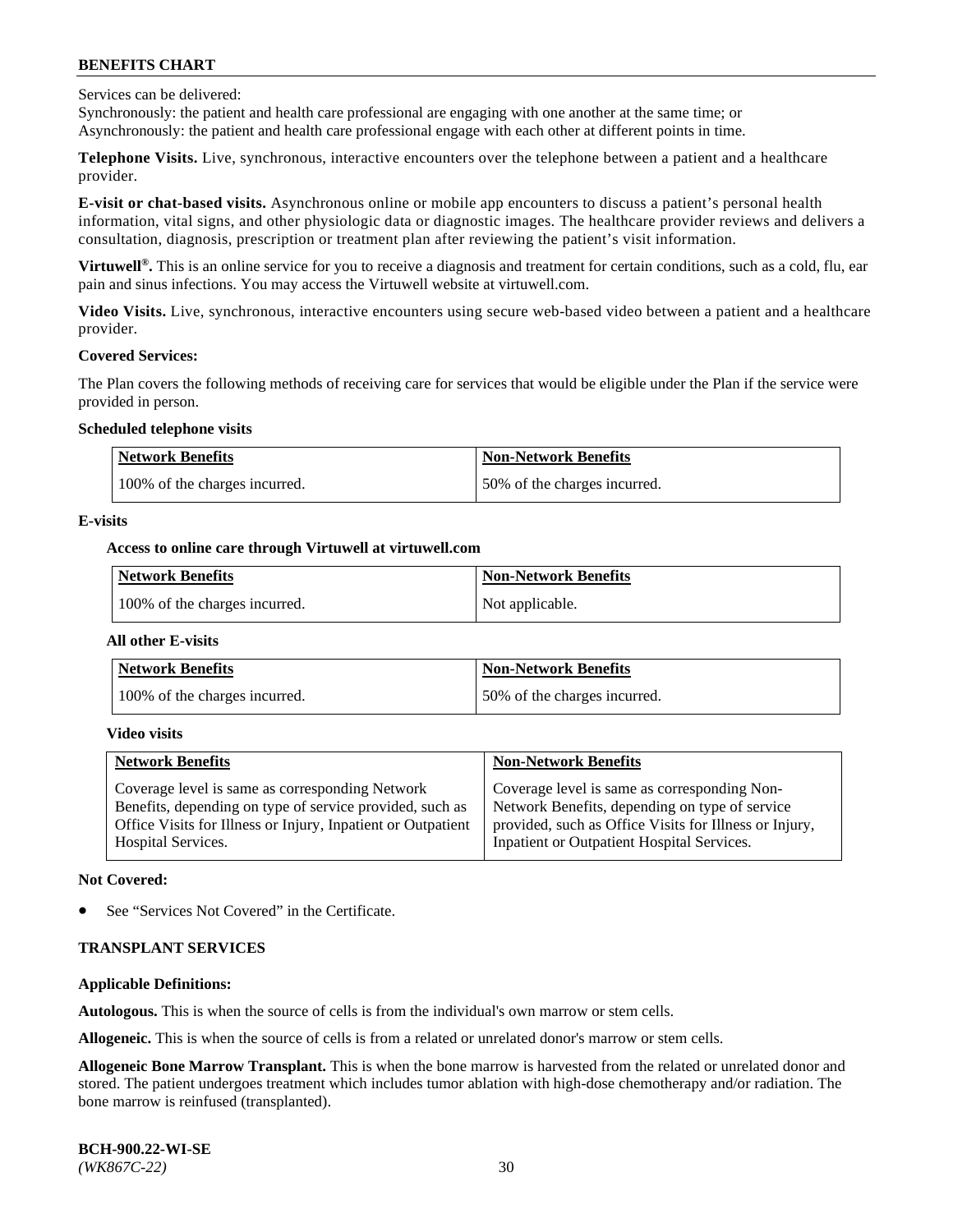**Autologous Bone Marrow Transplant.** This is when the bone marrow is harvested from the individual and stored. The patient undergoes treatment which includes tumor ablation with high-dose chemotherapy and/or radiation. The bone marrow is reinfused (transplanted).

**Autologous/Allogeneic Stem Cell Support.** This is a treatment process that includes stem cell harvest from either bone marrow or peripheral blood, tumor ablation with high-dose chemotherapy and/or radiation, stem cell reinfusion, and related care. Autologous/allogeneic bone marrow transplantation and high dose chemotherapy with peripheral stem cell rescue/support are considered to be autologous/allogeneic stem cell support.

**Designated Transplant Center.** This is any health care provider, group or association of health care providers designated by us to provide services, supplies or drugs for specified transplants for our Insureds.

**Transplant Services.** This is transplantation (including retransplants) of the human organs or tissue listed below, including all related post-surgical treatment, follow-up care and drugs and multiple transplants for a related cause. Transplant services do not include other organ or tissue transplants or surgical implantation of mechanical devices functioning as a human organ, except surgical implantation of an FDA approved Ventricular Assist Device (VAD) or total artificial heart, functioning as a temporary bridge to heart transplantation.

Prior authorization is required prior to consultation to support coordination of care and benefits.

#### **Covered Services:**

We cover eligible transplant services (as defined above) while you are covered under the Certificate. Transplants that will be considered for coverage are limited to the following:

- Kidney transplants for end-stage disease.
- Cornea transplants for end-stage disease.
- Heart transplants for end-stage disease.
- Lung transplants or heart/lung transplants for: (1) primary pulmonary hypertension; (2) Eisenmenger's syndrome; (3) endstage pulmonary fibrosis; (4) alpha 1 antitrypsin disease; (5) cystic fibrosis; and (6) emphysema.
- Liver transplants for: (1) biliary atresia in children; (2) primary biliary cirrhosis; (3) post-acute viral infection (including hepatitis A, hepatitis B antigen e negative and hepatitis C) causing acute atrophy or post-necrotic cirrhosis; (4) primary sclerosing cholangitis; (5) alcoholic cirrhosis; and (6) hepatocellular carcinoma.
- Allogeneic bone marrow transplants or peripheral stem cell support associated with high dose chemotherapy for: (1) acute myelogenous leukemia; (2) acute lymphocytic leukemia; (3) chronic myelogenous leukemia; (4) severe combined immunodeficiency disease; (5) Wiskott-Aldrich syndrome; (6) aplastic anemia; (7) sickle cell anemia; (8) non-relapsed or relapsed non-Hodgkin's lymphoma; (9) multiple myeloma; and (10) testicular cancer.
- Autologous bone marrow transplants or peripheral stem cell support associated with high-dose chemotherapy for: (1) acute leukemias; (2) non-Hodgkin's lymphoma; (3) Hodgkin's disease; (4) Burkitt's lymphoma; (5) neuroblastoma; (6) multiple myeloma; (7) chronic myelogenous leukemia; and (8) non-relapsed non-Hodgkin's lymphoma.
- Pancreas transplants for simultaneous pancreas-kidney transplants for diabetes, pancreas after kidney, living related segmental simultaneous pancreas kidney transplantation and pancreas transplant alone.

To receive Network Benefits, charges for transplant services must be incurred at a Designated Transplant Center.

The transplant-related treatment provided, including expenses incurred for directly related donor services, shall be subject to and in accordance with the provisions, limitations, maximums and other terms of the Certificate.

Medical and hospital expenses of the donor are covered only when the recipient is an Insured and the transplant and directly related donor expenses have been prior authorized for coverage. Treatment of medical complications that may occur to the donor are not covered. Donors are not considered Insureds, and are therefore not eligible for the rights afforded to Insureds under the Certificate.

The list of eligible transplant services and coverage determinations are based on established medical policies, which are subject to periodic review and modification by the medical director.

| Network Benefits                                 | <b>Non-Network Benefits</b>                          |
|--------------------------------------------------|------------------------------------------------------|
| See Network Inpatient Hospital Services Benefit. | See Non-Network Inpatient Hospital Services Benefit. |